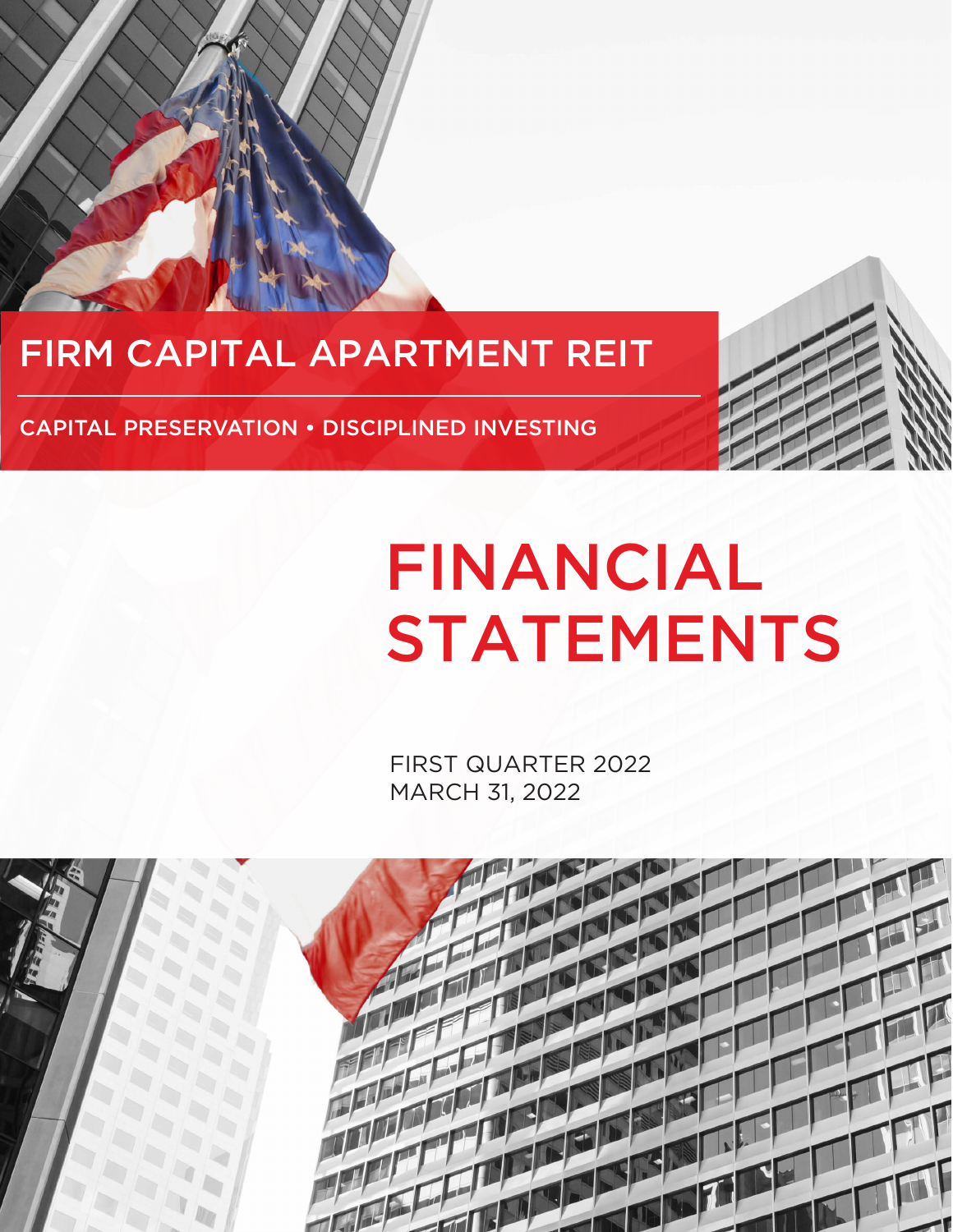The accompanying unaudited condensed consolidated interim financial statements of Firm Capital Apartment Real Estate Investment Trust for the three months ended March 31, 2022 have been prepared by and are the responsibility of management. These unaudited condensed consolidated interim financial statements, together with the accompanying notes, have been reviewed and approved by members of Firm Capital Apartment Real Estate Investment Trust's audit committee. In accordance with National Instrument 51 – 102 Firm Capital Apartment Real Estate Investment Trust discloses that these unaudited condensed consolidated interim financial statements have not been reviewed by Firm Capital Apartment Real Estate Investment Trust's auditors.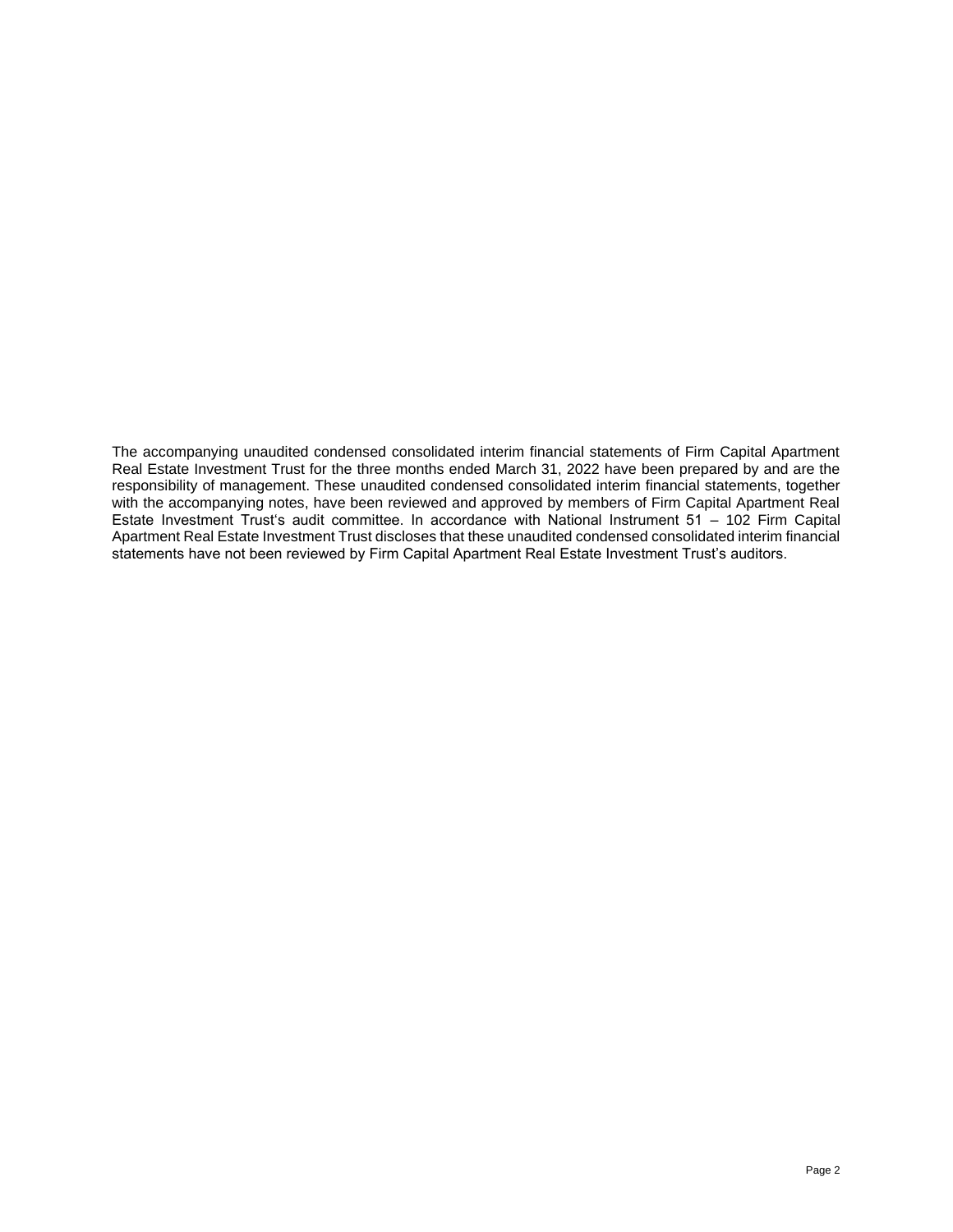Condensed Consolidated Interim Balance Sheets

(Expressed in US Dollars)

(Unaudited)

|                                            |              | March 31,     | December 31,             |
|--------------------------------------------|--------------|---------------|--------------------------|
|                                            | <b>Notes</b> | 2022          | 2021                     |
| <b>Assets</b>                              |              |               |                          |
| <b>Current Assets</b>                      |              |               |                          |
| Cash and Cash Equivalents                  |              | \$<br>356,941 | \$<br>4,160,282          |
| <b>Restricted Cash</b>                     |              | 2,124,692     | 911,047                  |
| <b>Accounts Receivable</b>                 |              | 690,184       | 676,880                  |
| Prepaid Expenses and Other Assets          |              | 484,941       | 184,592                  |
| <b>Total Current Assets</b>                |              | 3,656,758     | 5,932,802                |
| <b>Non-Current Assets</b>                  |              |               |                          |
| <b>Investment Properties</b>               | 3            | 111,681,504   | 78,405,292               |
| <b>Equity Accounted Investments</b>        | 4            | 19,035,999    | 23,280,118               |
| <b>Preferred Investments</b>               | 4            | 13,936,472    | 17,246,878               |
| <b>Preferred Capital Investments</b>       | 5            | 2,842,090     | 2,764,943                |
| <b>Total Non-Current Assets</b>            |              | 147,496,064   | 121,697,231              |
| <b>Total Assets</b>                        |              | \$151,152,822 | \$127,630,033            |
|                                            |              |               |                          |
| <b>Liabilities and Unitholders' Equity</b> |              |               |                          |
| <b>Current Liabilities</b>                 |              |               |                          |
| Accounts Payable and Accrued Liabilities   | 12           | 4,294,439     | 3,574,389                |
| <b>Bank Indebtedness</b>                   | 7(b), 8      | 850,000       |                          |
| Mortgages Payable                          | 7(a), 8      | 33,587,139    | 11,512,345               |
| <b>Unit Based Liabilities</b>              | 9(c)         | 598,672       | 648,987                  |
| <b>Total Current Liabilities</b>           |              | 39,330,250    | 15,735,721               |
| <b>Non-Current Liabilities</b>             |              |               |                          |
| Mortgages Payable                          | 7(a), 8      | 19,334,807    | 19,108,614               |
| Convertible Debentures Payable             | 6,8          | 15,575,357    | 15,079,288               |
| Deferred Tax Liability                     |              | 545,616       | 545,616                  |
| <b>Total Non-Current Liabilities</b>       |              | 35,455,780    | 34,733,518               |
| <b>Total Liabilities</b>                   |              | 74,786,029    |                          |
| Unitholders' Equity                        | 9            | 76,366,792    | 50,469,238<br>77,160,795 |
| Total Liabilities and Unitholders' Equity  |              | \$151,152,822 | \$127,630,033            |
|                                            |              |               |                          |

Subsequent Events 15

| (signed) "Geoffrey Bledin" | (signed) "Sandy Poklar" |
|----------------------------|-------------------------|
| Geoffrev Bledin            | Sandy Poklar            |
| Chairman & Trustee         | President & CEO         |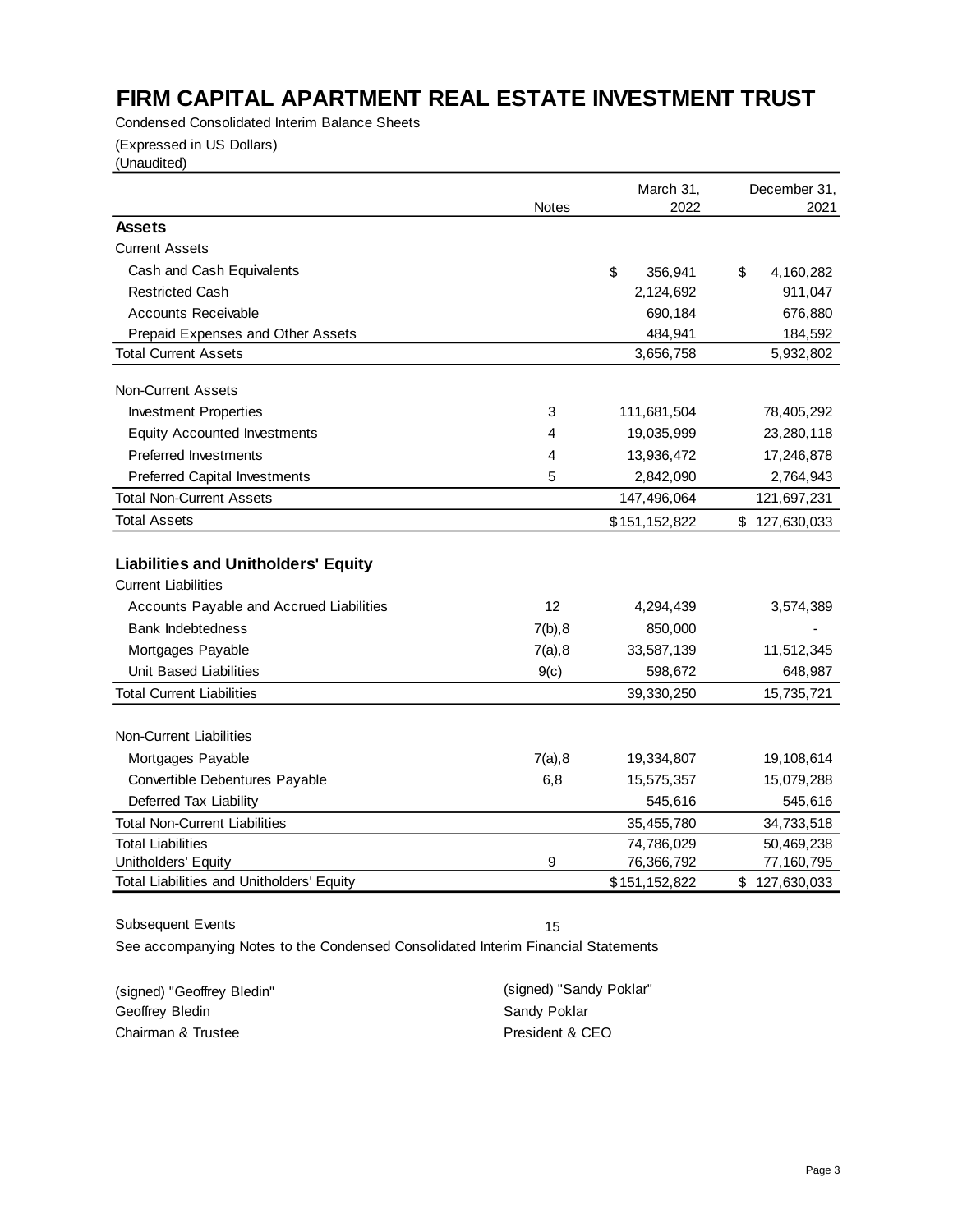Condensed Consolidated Interim Statements of Income/(Loss) and Comprehensive Income/(Loss) For the three months ended March 31, 2022 and 2021

(Expressed in US Dollars)

(Unaudited)

|                                                            |              | March 31,           | March 31,         |
|------------------------------------------------------------|--------------|---------------------|-------------------|
|                                                            | <b>Notes</b> | 2022                | 2021              |
| Net Rental Income                                          |              |                     |                   |
| <b>Rental Revenue</b>                                      |              | \$2,049,088         | 1,055,437<br>S    |
| <b>Property Operating Expenses</b>                         | 13           | (1, 191, 750)       | (555,660)         |
|                                                            |              | 857,339             | 499,777           |
| Income from Investments                                    |              |                     |                   |
| Income from Equity Accounted Investments                   | 4            | 241,075             | 176,203           |
| Income from Preferred Investments                          | 4            | 421,799             | 685,323           |
| Income from Preferred Capital Investments                  | 5            | 62,773              | 127,363           |
|                                                            |              | 725,647             | 988,889           |
| <b>Expenses</b>                                            |              |                     |                   |
| General and Administrative                                 | 13           | (395, 891)          | (498, 399)        |
| <b>Finance Costs</b>                                       | 13           | (654, 995)          | (481,319)         |
|                                                            |              | (1,050,886)         | (979, 718)        |
| Net Income Before Fair Value and Other Adjustments         |              | \$<br>532,100<br>\$ | 508,948           |
| Fair Value Adjustments                                     |              |                     |                   |
| <b>Investment Properties</b>                               | 3            |                     | 298,300           |
| <b>Asset Acquisitions</b>                                  | 3            | (429, 408)          |                   |
| Investment Properties Held in Equity Accounted Investments | 4            |                     | 799,205           |
| <b>Convertible Debentures</b>                              | 6,8          | (227, 912)          | (2,374,126)       |
| Unit Based Compensation                                    | 9(c)         | 50,315              | (260, 680)        |
| <b>Other Adjustments</b>                                   |              |                     |                   |
| Provision for Impairment - Preferred Investments           | 4            |                     | (1,792,485)       |
| Foreign Exchange Loss                                      | 14           | (270, 439)          | (125, 079)        |
|                                                            |              | (877, 444)          | (3,454,865)       |
| Net Loss and Comprehensive Loss                            |              | \$<br>(345, 345)    | \$<br>(2,945,917) |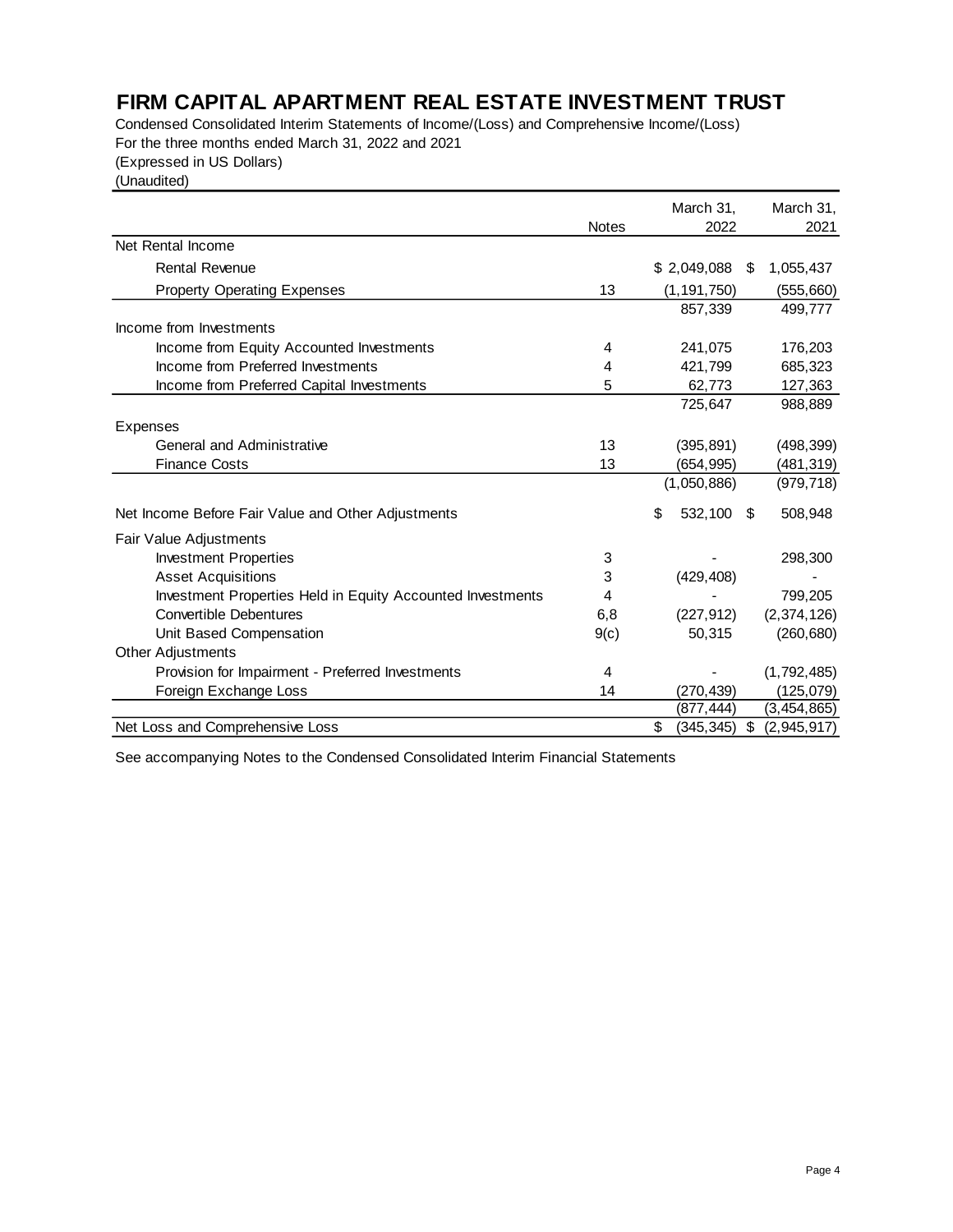Condensed Consolidated Interim Statements of Changes in Unitholders' Equity For the three months ended March 31, 2022 and 2021

| (Expressed in US Dollars) |  |  |
|---------------------------|--|--|
|                           |  |  |

|                                        | <b>Notes</b> | <b>Trust Units</b> | Deficit        | <b>Balance</b> |
|----------------------------------------|--------------|--------------------|----------------|----------------|
| Balance at January 1, 2021             |              | 91,020,205         | (15,096,300)   | 75,923,905     |
| Net Income and Comprehensive Income    |              |                    | (2,945,917)    | (2,945,917)    |
| <b>Distributions</b>                   | 9(g)         |                    | (455,166)      | (455, 166)     |
| Unitholders' Equity, March 31, 2021    |              | 91,020,205         | (18, 497, 382) | 72,522,822     |
| Net Income and Comprehensive Income    |              |                    | 6,786,380      | 6,786,380      |
| Normal Course Issuer Bid               | 9(a)(i)      | (798, 469)         |                | (798,469)      |
| <b>Distributions</b>                   | 9(g)         |                    | (1.349.940)    | (1,349,940)    |
| Unitholders' Equity, December 31, 2021 |              | 90,221,737         | (13,060,942)   | \$77,160,795   |
| Net Income and Comprehensive Income    |              |                    | (345, 345)     | (345, 345)     |
| <b>Distributions</b>                   |              |                    | (448.658)      | (448,658)      |
| Unitholders' Equity, March 31, 2022    |              | 90,221,737         | (13,854,945)   | 76,366,792     |
| <b>Trust Units Outstanding</b>         |              |                    |                | 7,604,375      |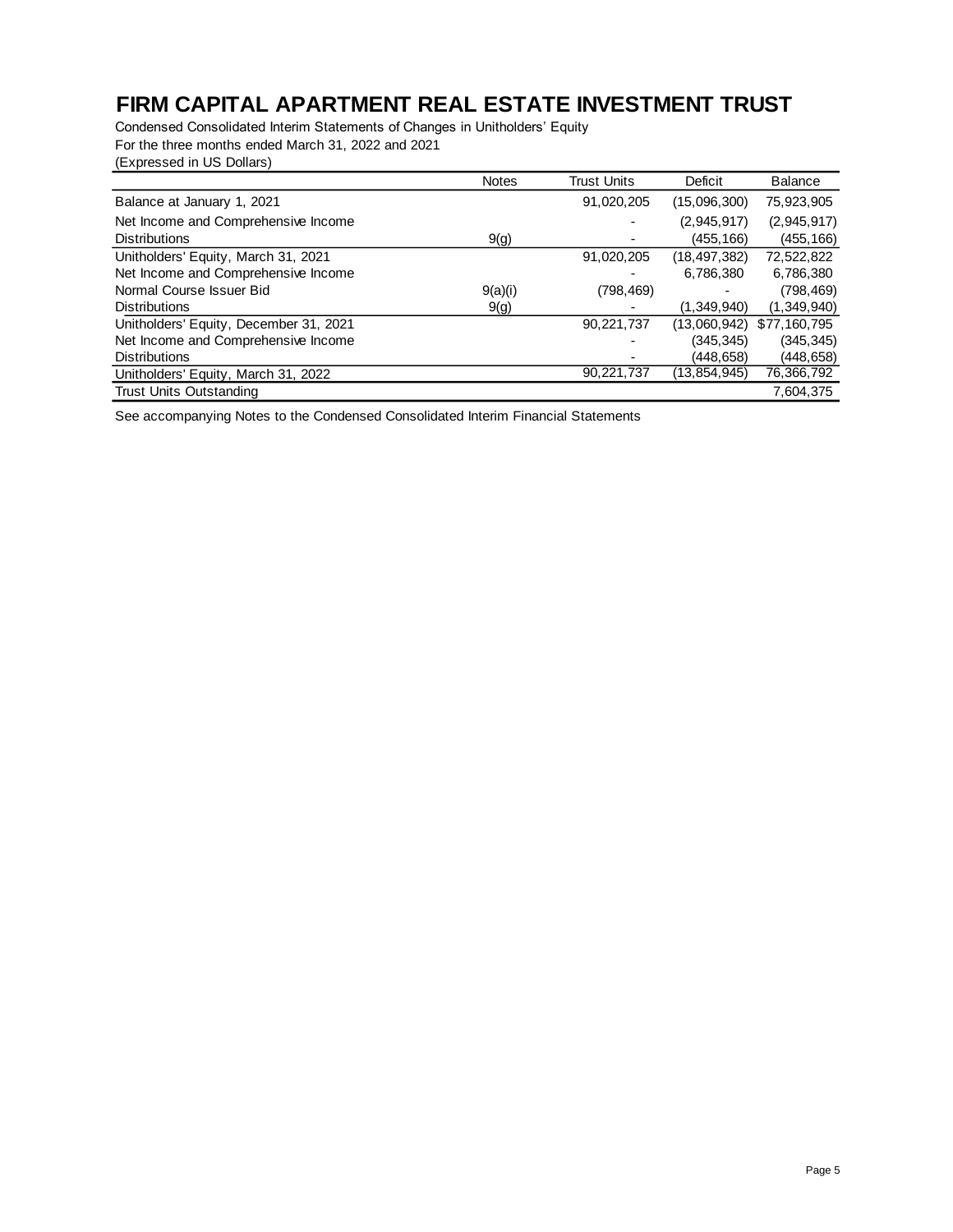Condensed Consolidated Interim Statements of Cash Flows For the three months ended March 31, 2022 and 2021 (Expressed in US Dollars)

|                                                                          |              | March 31,   | March 31,                    |
|--------------------------------------------------------------------------|--------------|-------------|------------------------------|
| For the three months ended                                               | <b>Notes</b> | 2022        | 2021                         |
| Cash Flow from (used in) Operating Activities<br>Net Income              |              |             | $(345,345)$ \$ $(2,945,917)$ |
|                                                                          |              | \$          |                              |
| Add (Deduct):                                                            |              |             |                              |
| Adjustments for:                                                         |              |             |                              |
| Fair Value Adjustments to Investment Properties                          | 3            |             | (298, 300)                   |
| Fair Value Adjustments on Asset Acquistions                              | 3            | 429,408     |                              |
| Fair Value Adjustments to Investment Properties Held in Equity Accounted |              |             | (799, 205)                   |
| Investments                                                              | 4            |             |                              |
| Provision for Impairment of Preferred Investments                        | 4            |             | 1,792,485                    |
| Fair Value Adjustments to Convertible Debentures                         | 6,8          | 227,912     | 2,374,126                    |
| Fair Value Adjustments to Unit Based Compensation                        | 9(c)         | (50, 315)   | 260,680                      |
| Mark to Market on Assumed Mortgages                                      | 8            | (86, 520)   |                              |
| <b>Finance Cost Amortization</b>                                         | 8            | 22,206      | 11,499                       |
| Foreign Exchange Loss on Convertible Debentures                          | 14           | 268,159     | 168,070                      |
| Income from Equity Accounted Investments                                 |              | (223, 116)  | (131, 106)                   |
| Income from Preferred Investments                                        |              | (241, 280)  | (260, 591)                   |
| Income from Preferred Capital Investments                                |              | (77, 147)   | 9,625                        |
| Changes in Non-Cash Operating Working Capital:                           |              |             |                              |
| <b>Accounts Receivable</b>                                               |              | 147,372     | 1,501,590                    |
| Prepaid Expenses and Other Assets                                        |              | (300, 348)  | 4,490                        |
| Accounts Payable and Accrued Liabilities                                 | 12           | 294,690     | (70,003)                     |
| <b>Total Operating Activities</b>                                        |              | 65,675      | 1,617,443                    |
| Cash Flows from (used in) Investing Activities                           |              |             |                              |
| Acquisition of assets, net of cash acquired                              | 3            | (2,529,936) |                              |
| Investment in Equity Accounted Investments                               | 4            |             | (1, 104, 862)                |
| Investment in Preferred Investments                                      | 4            |             | (399, 980)                   |
| Redemption of Preferred Investments                                      | 4            |             | 5,136,821                    |
| Capital Expenditures on Investment Properties                            | 3            | (357, 687)  | (112, 258)                   |
| <b>Total Investing Activities</b>                                        |              | (2,887,623) | 3,519,722                    |
| Cash Flows from (used in) Financing Activities                           |              |             |                              |
| <b>Distributions Paid</b>                                                | 9(g)         | (448, 658)  | (455, 166)                   |
| Bank Indebtedness Advance                                                | 7(b), 8      | 850,000     |                              |
| Mortgage Repayment                                                       | 7(a), 8      | (169,090)   | (94, 942)                    |
| <b>Total Financing Activities</b>                                        |              | 232,252     | (550, 108)                   |
| Decrease in Cash, Cash Equivalents and Restricted Cash                   |              | (2,589,696) | 4,587,057                    |
| Cash and Cash Equivalents, Beginning of Period                           |              | 5,071,329   | 3,566,405                    |
| Cash and Cash Equivalents, End of Period                                 |              | 2,481,633   | 8,153,462                    |
| Consisting of:                                                           |              |             |                              |
| Cash and Cash Equivalents                                                |              | 356,941     | 7,574,048                    |
| <b>Restricted Cash</b>                                                   |              | 2,124,692   | 579,414                      |
|                                                                          |              |             |                              |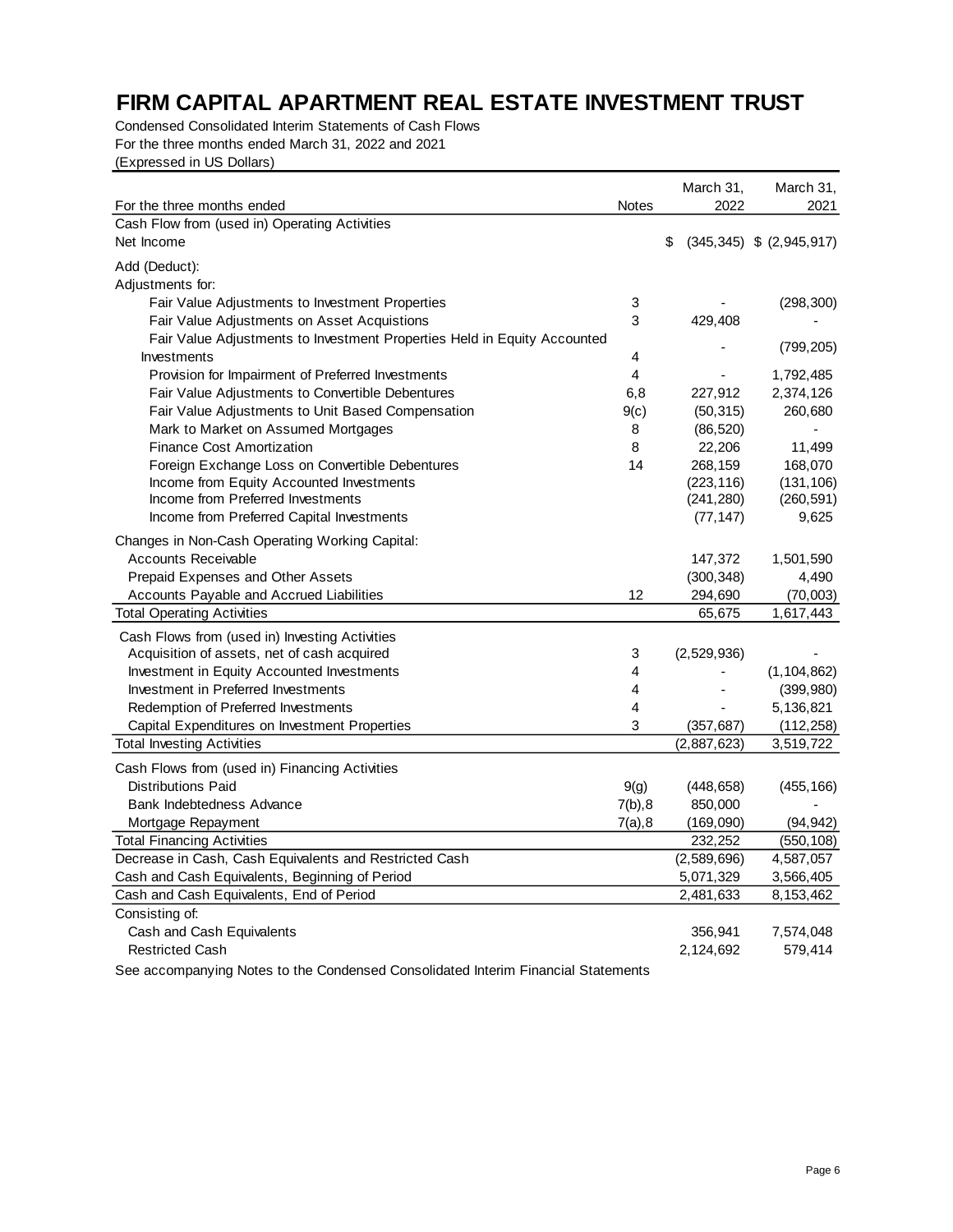Notes to the Condensed Consolidated Interim Financial Statements For the three months ended March 31, 2022, and 2021 (Expressed in US Dollars unless otherwise noted) (Unaudited)

#### **1. Nature of operations**

Maryland. The Trust trades on the TSXV exchange under the symbols FCA.U and FCA.UN. apartment units diversely located in Florida, Connecticut, Texas, New York, New Jersey, Georgia and on both a wholly owned and joint venture basis. The Trust has ownership interests in a total of 1,846 investment trust that pursues multi-residential income producing real estate and related debt investments Firm Capital Apartment Real Estate Investment Trust (the "Trust") is a U.S. focused real estate

Board of Trustees on May 18, 2022. The condensed consolidated interim financial statements were approved and authorized for issue by the

#### **2. Basis of preparation**

audited consolidated financial statements for the year ended December 31, 2021. consolidated financial statements are consistent with those described in note 2 and 3 of the Trust's The significant accounting policies used in the preparation of these unaudited interim condensed

#### *Statement of compliance*

Reporting Standards ("IFRS") as issued by the International Accounting Standards Board ("IASB"). The consolidated financial statements have been prepared in accordance with International Financial

notes thereto. should be read in conjunction with the 2021 audited annual consolidated financial statements and the consolidated interim financial statements do not contain all disclosures required by IFRS and accordingly consolidated financial statements of the Trust for the year ended December 31, 2021. These condensed IASB and follow the same accounting policies and methods of application as the audited annual International Accounting Standards ("IAS") 34, Interim Financial Reporting ("IAS 34") as issued by the These condensed consolidated interim financial statements have been prepared in accordance with

#### **3. Investment properties**

that was being recorded under equity accounted investments and preferred investments. On June 7, 2021, the Trust completed the acquisition of a real estate portfolio ("New Jersey Portfolio")

is as follows: at the date of transaction. The application of the acquisition method for the New Jersey Portfolio transaction capitalized. The fair value of the identifiable assets acquired and liabilities assumed have been determined This transaction has been recognized as an asset acquisition whereby the associated costs have been

| Investment properties, including transaction costs | \$  | 22, 292, 997   |
|----------------------------------------------------|-----|----------------|
| Cash and restricted cash                           |     | 109,237        |
| Accounts receivable                                |     | 199,787        |
| Account payables and accrued libilities            |     | (378, 709)     |
| Mortgages payable                                  |     | (13, 533, 056) |
| Net assets acquired                                | \$. | 8,690,256      |
|                                                    |     |                |
| Consideration:                                     |     |                |
| Purchase price                                     | \$  | 2,516,520      |
| Equity accounted and preferred investment          |     | 6,064,834      |
| Fair value adjustment on acquisition               |     | 108,902        |
| <b>Total Consideration</b>                         | \$  | 8,690,256      |

On February 8, 2022, the Trust completed the acquisition of a real estate portfolio ("Houston, TX Portfolio") that was being recorded under equity accounted investments and preferred investments.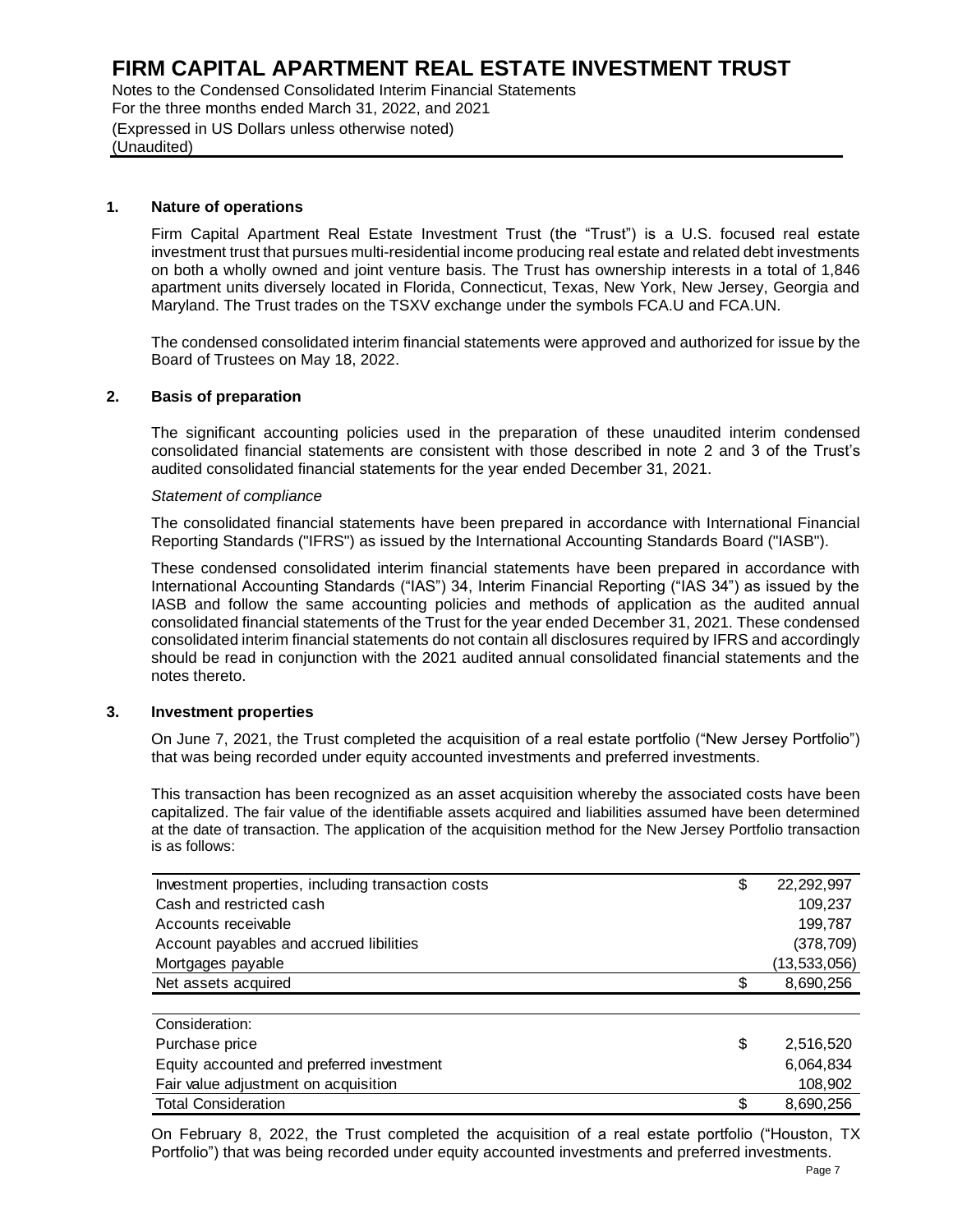Notes to the Condensed Consolidated Interim Financial Statements For the three months ended March 31, 2022, and 2021 (Expressed in US Dollars unless otherwise noted) (Unaudited)

This transaction has been recognized as an asset acquisition whereby the associated costs have been capitalized. The fair value of the identifiable assets acquired and liabilities assumed have been determined at the date of transaction. The application of the acquisition method for the Houston, TX transaction is as follows:

| Investment properties, including transaction costs | \$<br>32,918,525 |
|----------------------------------------------------|------------------|
| Cash and restricted cash                           | 1,674,921        |
| Accounts receivable                                | 160,675          |
| Account payables and accrued libilities            | (425, 360)       |
| Mortgages payable                                  | (22, 534, 391)   |
| Net assets acquired                                | \$<br>11,794,370 |
|                                                    |                  |
| Consideration:                                     |                  |
| Purchase price                                     | \$<br>4,204,856  |
| Equity accounted and preferred investment          | 8,018,922        |
| Fair value adjustment on acquisition               | (429,408)        |
| <b>Total Consideration</b>                         | \$<br>11,794,370 |

The investment properties as at March 31, 2022 consist of 750 multi-family apartment units in five portfolios located in Florida, Texas and New Jersey.

|                                                 | March 31,     |     | December 31, |
|-------------------------------------------------|---------------|-----|--------------|
|                                                 | 2022          |     | 2021         |
| Balance, beginning of period                    | 78.405.292 \$ |     | 49,585,840   |
| Acquisition                                     | 32,918,525    |     | 22,292,997   |
| <b>Building improvements</b>                    | 357.687       |     | 570,255      |
| Fair value adjustments to investment properties |               |     | 5,956,200    |
| Balance, end of period                          | 111,681,504   | \$. | 78,405,292   |

The Trust determined the estimated fair value of the investment properties using a combination of an internally managed valuation model and property appraisals. The key valuation assumptions for the properties are set out in the following table:

|                     |             | March 31, December 31, |
|---------------------|-------------|------------------------|
|                     | 2022        | 2021                   |
| Capitalization rate | 4.25%-5.00% | 4.25%-5.00%            |

The fair values of the Trust's investment properties are sensitive to changes in key valuation assumptions. Changes in capitalization rates would result in a change in fair value of the Trust's investment properties as set out in the following table:

|                                                 | March 31,   |
|-------------------------------------------------|-------------|
|                                                 | 2022        |
|                                                 |             |
| Capitalization rate increase by 25 basis points | (5,700,000) |
| Capitalization rate decrease by 25 basis points | 6,300,000   |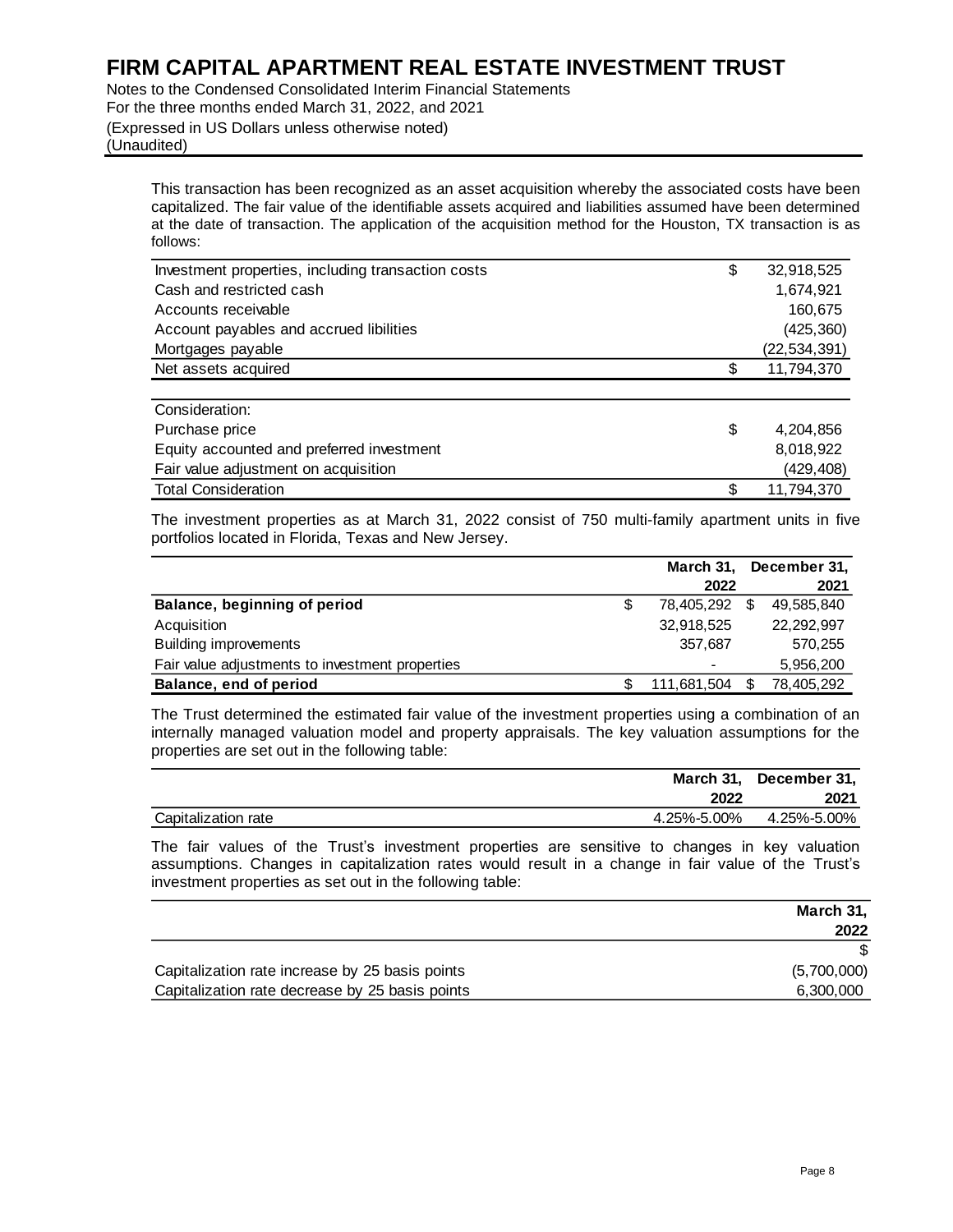Notes to the Condensed Consolidated Interim Financial Statements For the three months ended March 31, 2022, and 2021 (Expressed in US Dollars unless otherwise noted) (Unaudited)

#### **4. Equity accounted and preferred investments**

The Trust has invested in the following equity accounted and preferred investments.

*(In \$millions unless otherwise stated).*

|                        |              |                   | Common              | <b>Equity</b><br><b>Accounted</b> |                  |            |                  |
|------------------------|--------------|-------------------|---------------------|-----------------------------------|------------------|------------|------------------|
|                        |              | Investment        | Equity<br>Ownership | Investment -<br><b>Common</b>     | <b>Preferred</b> | Total      | <b>Preferred</b> |
| Location               | <b>Units</b> | <b>Properties</b> | %                   | Equity                            | Investment       | Investment | Yield            |
| New York City          | 129          | \$<br>27.3        | 22.8%               | \$<br>$\overline{\phantom{a}}$    | \$<br>1.9        | \$<br>1.9  | 8%               |
| Brentwood, MD          | 118          | \$<br>19.5        | 25.0%               | 2.3                               | 0.1              | 2.4        | 8%               |
| Houston, TX            | 235          | 26.6              | 50.0%               | 6.1                               | 3.5              | 9.6        | 9%               |
| Bronx, NY              | 132          | 26.0              | 50.0%               | 3.5                               | ٠                | 3.5        | 8%               |
| Hartford, CT           | 109          | 13.1              | 50.0%               | 1.0                               | 1.3              | 2.3        | 8%               |
| Canton, GA             | 138          | 23.5              | 50.0%               | 3.4                               | 3.0              | 6.4        | 8%               |
| Hyattsville, MD        | 235          | 36.6              | 50.0%               | 2.8                               | 4.1              | 6.9        | 8%               |
| <b>Total/ Weighted</b> | 1,096        | \$<br>172.5       | 42.9%               | \$<br>19.0                        | \$<br>13.9       | \$<br>32.9 | 8.2%             |
| Average                |              |                   |                     |                                   |                  |            |                  |

Related parties of the Trust had invested alongside the Trust bound by identical terms in the underlying partnership agreements in the following investments:

New York City: Certain officers and trustees of the Trust have an indirect interest or management oversight of approximately 14.6% of the preferred equity and 7.3% of the common equity;

Brentwood, Maryland: Certain officers and trustees of the Trust have an indirect interest or management oversight of approximately 20.0% of the common equity.

Outlined below are the details of the Trust's net investment in the equity accounted investment comprised of common equity, accounted for using the equity method and preferred equity, accounted for as preferred investment loans carried at amortized cost, along with the balance sheet and statement of income (each at 100% of the underlying property) and income allocation from the equity accounted and preferred investments as of March 31, 2022 and December 31, 2021 and for the three months ended March 31, 2022 and 2021: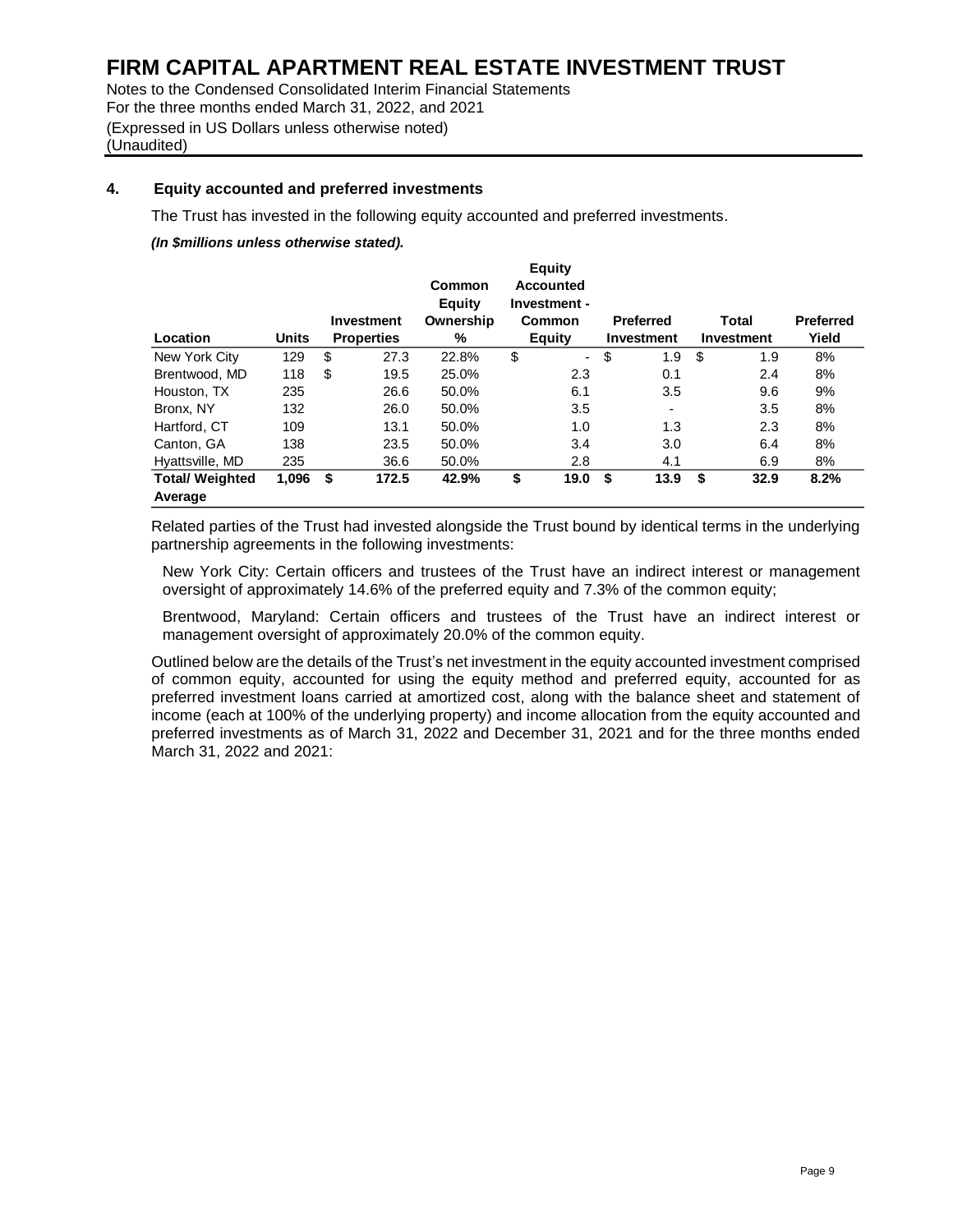Notes to the Condensed Consolidated Interim Financial Statements For the three months ended March 31, 2022, and 2021

(Expressed in US Dollars unless otherwise noted)

(Unaudited)

|                                                               | <b>Equity</b>    |                    |               |
|---------------------------------------------------------------|------------------|--------------------|---------------|
|                                                               | <b>Accounted</b> | <b>Preferred</b>   |               |
|                                                               | Investments      | Investments        | <b>Total</b>  |
| As at December 31, 2020                                       | 19,596,539<br>S  | \$28,536,024<br>\$ | 48, 132, 563  |
| <b>Investment Activity</b>                                    |                  |                    |               |
| - Equity Accounted Investments                                | 1,104,862        |                    | 1,104,862     |
| - Preferred Investments                                       |                  | 399,980            | 399,980       |
| - Redemption of Preferred Investments                         |                  | (5, 136, 821)      | (5, 136, 821) |
| Income Items                                                  |                  |                    |               |
| - Income from Equity Accounted Investments                    | 176,203          |                    | 176,203       |
| - Fair Value Adjustments on Investment Properties             | 799,205          |                    | 799,205       |
| - Provision for Impairment on Preferred Investments           |                  | (1,792,485)        | (1,792,485)   |
| - Income from Preferred Investments                           |                  | 685,323            | 685,323       |
| - Less: Distributions and interest received                   | (45,098)         | (424, 732)         | (469, 830)    |
| As at March 31, 2021                                          | 21,631,711       | 22,267,289         | 43,899,000    |
| <b>Investment Activity</b>                                    |                  |                    |               |
| - Equity Accounted Investments                                | 131,831          |                    | 131,831       |
| - Preferred Investments                                       |                  | 576,533            | 576,533       |
| - Derecognition of New Jersey Portfolio on Asset Acquisition  | (3,360,757)      | (2,704,077)        | (6,064,834)   |
| Income Items                                                  |                  |                    |               |
| - Income from Equity Accounted Investments                    | 903,945          |                    | 903,945       |
| - Fair Value Adjustments on Investment Properties             | 4,556,416        |                    | 4,556,416     |
| - Provision for Impairment on Preferred Investments           |                  | (3, 228, 146)      | (3,228,146)   |
| - Income from Preferred Investments                           |                  | 1,361,119          | 1,361,119     |
| - Less: Distributions and interest received                   | (583, 027)       | (1,025,842)        | (1,608,869)   |
| As at December 31, 2021                                       | 23,280,120       | 17,246,878         | 40,526,998    |
| <b>Investment Activity</b>                                    |                  |                    |               |
| - Derecognition of Houston, TX Portfolio on Asset Acquisition | (4,467,235)      | (3, 551, 687)      | (8,018,922)   |
| Income Items                                                  |                  |                    |               |
| - Income from Equity Accounted Investments                    | 241,075          |                    | 241,075       |
| - Income from Preferred Investments                           |                  | 421,799            | 421,799       |
| - Less: Distributions and interest received                   | (17, 961)        | (180, 518)         | (198, 479)    |
| As at March 31, 2022                                          | 19,035,999       | 13,936,472         | 32,972,471    |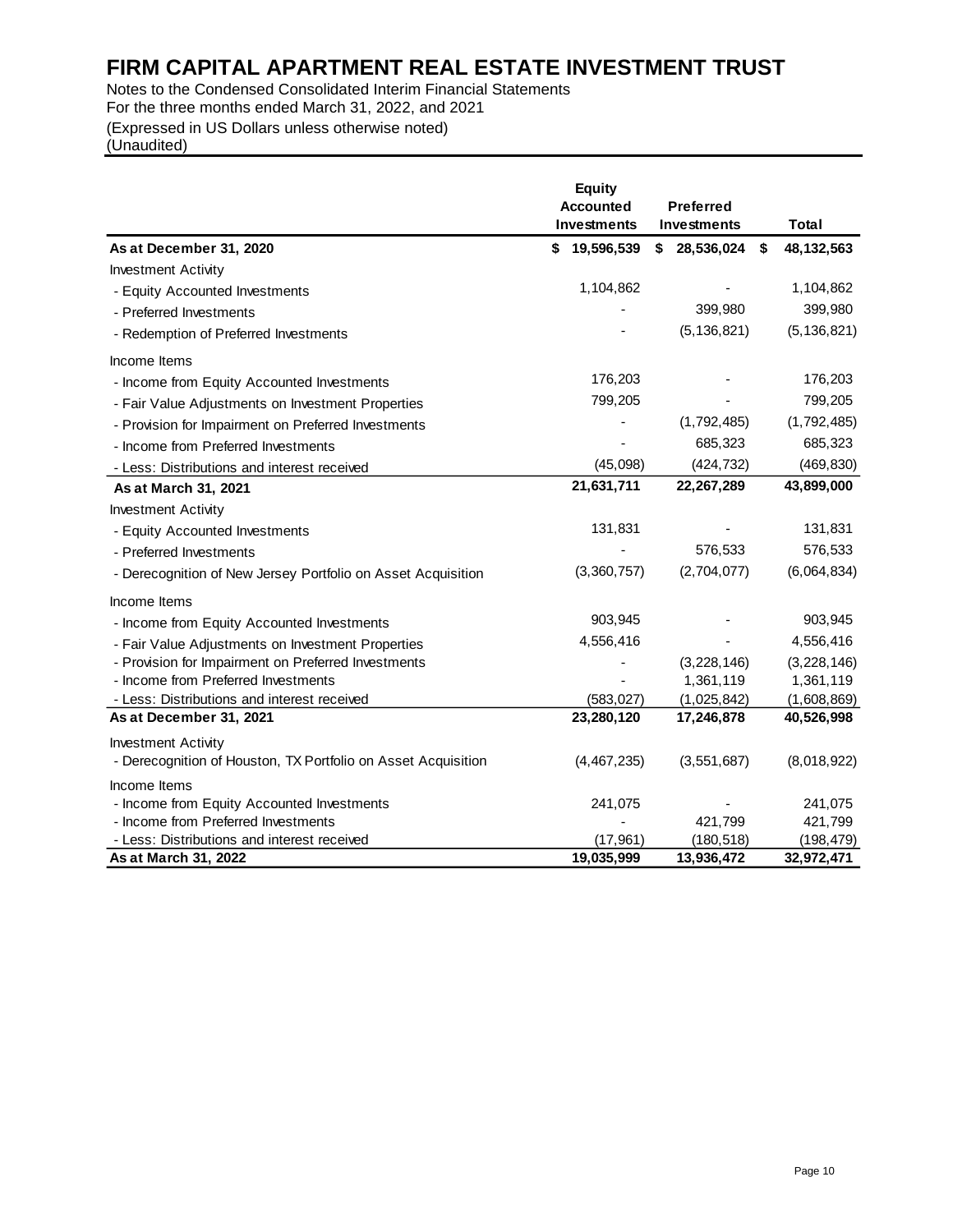Notes to the Condensed Consolidated Interim Financial Statements For the three months ended March 31, 2022, and 2021 (Expressed in US Dollars unless otherwise noted) (Unaudited)

|                                                                                                                                                                                                                                                                                                                                                                                                                                                  | 2022                         | March 31, December 31,<br>2021 |
|--------------------------------------------------------------------------------------------------------------------------------------------------------------------------------------------------------------------------------------------------------------------------------------------------------------------------------------------------------------------------------------------------------------------------------------------------|------------------------------|--------------------------------|
| <b>Assets</b>                                                                                                                                                                                                                                                                                                                                                                                                                                    |                              |                                |
| Cash                                                                                                                                                                                                                                                                                                                                                                                                                                             | \$<br>357,221                | \$<br>788,251                  |
| <b>Restricted Cash</b>                                                                                                                                                                                                                                                                                                                                                                                                                           | 2,649,599                    | 4,635,344                      |
| <b>Accounts Receivable</b>                                                                                                                                                                                                                                                                                                                                                                                                                       | 969,087                      | 1,290,580                      |
| <b>Other Assets</b>                                                                                                                                                                                                                                                                                                                                                                                                                              | 746,835                      | 943,557                        |
| <b>Investment Properties</b>                                                                                                                                                                                                                                                                                                                                                                                                                     | 172,504,686                  | 204,811,406                    |
|                                                                                                                                                                                                                                                                                                                                                                                                                                                  | \$177,227,428                | \$212,469,138                  |
| <b>Liabilities</b>                                                                                                                                                                                                                                                                                                                                                                                                                               |                              |                                |
| <b>Accounts Payable</b>                                                                                                                                                                                                                                                                                                                                                                                                                          | \$<br>1,512,750              | \$<br>2,952,377                |
| <b>Security Deposits</b>                                                                                                                                                                                                                                                                                                                                                                                                                         | 624,010                      | 637,041                        |
| Mortgages                                                                                                                                                                                                                                                                                                                                                                                                                                        | 114,990,652<br>\$117,127,413 | 137,305,058<br>\$140,894,477   |
| <b>Equity</b>                                                                                                                                                                                                                                                                                                                                                                                                                                    |                              |                                |
| <b>Retained Earnings</b>                                                                                                                                                                                                                                                                                                                                                                                                                         | \$<br>5,590,670              | \$<br>11,179,381               |
| <b>Preferred Equity</b>                                                                                                                                                                                                                                                                                                                                                                                                                          | 27,457,818                   | 30,700,770                     |
| Common Equity                                                                                                                                                                                                                                                                                                                                                                                                                                    | 27,051,526                   | 29,694,509                     |
|                                                                                                                                                                                                                                                                                                                                                                                                                                                  | \$<br>60,100,015             | \$71,574,660                   |
|                                                                                                                                                                                                                                                                                                                                                                                                                                                  | \$177,227,428                | \$212,469,138                  |
| <b>Investment Allocation for the Trust</b>                                                                                                                                                                                                                                                                                                                                                                                                       |                              |                                |
| <b>Equity Accounted Investments</b>                                                                                                                                                                                                                                                                                                                                                                                                              | \$<br>19,035,999             | \$ 23,280,120                  |
| <b>Preferred Investments</b>                                                                                                                                                                                                                                                                                                                                                                                                                     | 13,936,472                   | 17,246,877                     |
|                                                                                                                                                                                                                                                                                                                                                                                                                                                  | \$<br>32,972,471             | 40,526,997                     |
|                                                                                                                                                                                                                                                                                                                                                                                                                                                  | <b>Three Months Ended</b>    |                                |
|                                                                                                                                                                                                                                                                                                                                                                                                                                                  | March 31,                    | March 31,                      |
|                                                                                                                                                                                                                                                                                                                                                                                                                                                  | 2022                         | 2021                           |
| <b>Net Income</b>                                                                                                                                                                                                                                                                                                                                                                                                                                |                              |                                |
| <b>Rental Revenue</b>                                                                                                                                                                                                                                                                                                                                                                                                                            | \$<br>4,139,327              | \$<br>5,243,405                |
| <b>Property Operating Expenses</b>                                                                                                                                                                                                                                                                                                                                                                                                               | (2, 201, 259)                | (2,757,136)                    |
| <b>Net Rental Income</b>                                                                                                                                                                                                                                                                                                                                                                                                                         | 1,938,068                    | 2,486,269                      |
| General & Administrative                                                                                                                                                                                                                                                                                                                                                                                                                         |                              | (23, 144)                      |
| Interest Expense                                                                                                                                                                                                                                                                                                                                                                                                                                 | (560, 571)                   | (1,621,435)                    |
| Fair Value Adjustments on Investment Properties                                                                                                                                                                                                                                                                                                                                                                                                  |                              | (1, 206, 222)                  |
| Net Income Before Interest from Preferred Investments                                                                                                                                                                                                                                                                                                                                                                                            | \$<br>1,377,497              | \$<br>(364, 532)               |
| Less: Interest from Preferred Investments                                                                                                                                                                                                                                                                                                                                                                                                        | (476, 171)                   | (959, 333)                     |
|                                                                                                                                                                                                                                                                                                                                                                                                                                                  |                              | 901,326 \$ (1,323,865)         |
| <b>Net Income</b>                                                                                                                                                                                                                                                                                                                                                                                                                                | \$                           |                                |
| Income Earned by the Trust                                                                                                                                                                                                                                                                                                                                                                                                                       |                              |                                |
| Income from Equity Accounted Investments                                                                                                                                                                                                                                                                                                                                                                                                         | \$<br>241,075                | \$<br>176,203                  |
| Fair Value Adjustments on Investment Properties                                                                                                                                                                                                                                                                                                                                                                                                  |                              | 799,205                        |
| Provision for Impairment on Preferred Investments                                                                                                                                                                                                                                                                                                                                                                                                |                              | (1,792,485)                    |
| Income from Preferred Investments                                                                                                                                                                                                                                                                                                                                                                                                                | 421,799                      | 685,323                        |
|                                                                                                                                                                                                                                                                                                                                                                                                                                                  | \$<br>662,874                | \$<br>(131, 754)               |
| On February 25, 2021, the first mortgage on the Bronx, NY equity accounted investment was refinanced<br>for a total gross proceeds of \$21.6 million. With the \$3.1 million net proceeds received from the<br>refinancing and an additional \$2.0 million invested by equity accounted owners, the \$5.1 million of<br>Preferred Equity was repaid. The new mortgage has a 3.51% interest rate with a 12-year term amortizing<br>over 30 years. |                              |                                |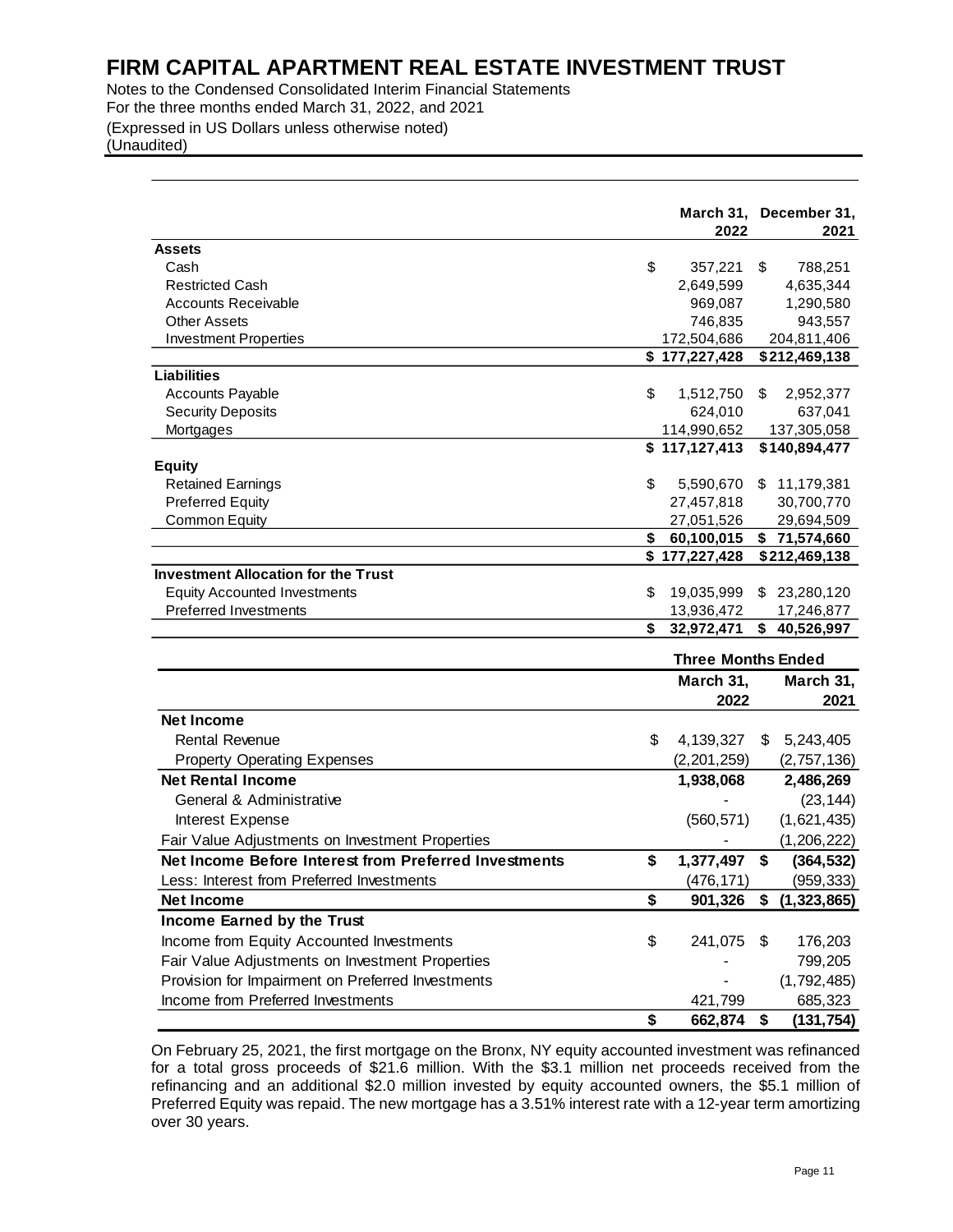Notes to the Condensed Consolidated Interim Financial Statements For the three months ended March 31, 2022, and 2021 (Expressed in US Dollars unless otherwise noted) (Unaudited)

The Trust establishes its loss provisions applicable to its preferred investments using a 12 month ECL approach as presctibed by IFRS 9. Investments with a low credit risk are assigned to stage 1, increased credit risk to stage 2 and where in default to stage 3. The determination of significant increase in credit risk considers different factors which vary based on the investment. The Trust assumes that the credit risk on a financial asset has increased significantly if it is more than 30 days past due and certain criteria are met which are specific to the individual borrower and underlying asset, based on judgement.

At each reporting date, the Trust assessses the borrower's ability to make contractual payments based on current market conditions. For the three months ended March 31, 2022, no further impairment provision was recorded (2021 - \$1,792,485). The 2021 Provision was for the New York City Portfolio.

Preferred investments, associated allowance for losses and provision for impairment on preferred investments accounted at amortized cost at March 31, 2022 and December 31, 2021 are as follows:

|                                                                      |              | March 31, 2022 |             |              | December 31, 2021 |            |             |              |
|----------------------------------------------------------------------|--------------|----------------|-------------|--------------|-------------------|------------|-------------|--------------|
|                                                                      | Stage        | Stage<br>2     | Stage<br>3  | Total        | Stage             | Stage<br>2 | Stage<br>3  | Total        |
| <b>Preferred Investments</b>                                         | \$12,078,896 | \$-            | \$7,207,515 | \$19,286,411 | \$15,538,876      | \$-        | \$7,059,291 | \$22,598,167 |
| Allowance for losses of<br>preferred investments                     |              |                | (329, 309)  | (329, 309)   |                   |            | (330, 659)  | (330, 659)   |
| Provision for impairment<br>of preferred investments                 |              |                | (5,020,631) | (5,020,631)  |                   |            | (5,020,631) | (5,020,631)  |
| <b>Preferred Investments,</b><br>net of allowances and<br>provisions | \$12,078,896 | \$-            | \$1,857,576 | \$13,936,472 | \$15,538,876      | S –        | \$1,708,001 | \$17,246,877 |

#### **5. Preferred capital investments**

On December 18, 2017, the Trust closed a participation of \$2.5 million in a \$12.0 million preferred capital loan (the "New York Preferred Capital Loan") to fund the acquisition of a portfolio of three apartment buildings located in New York City, New York. The New York Preferred Capital earned an interest rate of 12% per annum during its initial term of three years and has been extended for a further two years as outlined below. The investment yield is interest only and the loan may be repaid by the borrower prior to maturity in whole or in part upon 30 days prior written notice.

On July 1, 2020, the New York Preferred Capital loan was extended and will mature on January 1, 2023 earning 12% interest of which 9% is paid monthly while the remainder will be paid on maturity.

On September 10, 2021, the Trust closed a participation of \$1.5 million in a \$4.8 million preferred capital loan (the "Houston Preferred Capital Loan") for a portfolio of five apartment buildings located in Houston, Texas. The Houston Preferred Capital earns an interest rate of 10% per annum and matures on September 9, 2025.

The Trust establishes its loss porovisions appicable to its preferred capital investments using a 12 month ECL approach as prescribed by IFRS 9. Investments with a low credit risk are assigned to stage 1, increased credit risk to stage 2 and where in default to stage 3. The determination of significant increase in credit risk takes into account different factors which vary based on the investment. The Trust assumes that the credit risk on a financial asset has increased significantly if it is more than 30 days past due and certain criteria are met which are specific to the individual borrower and underlying asset, based on judgement.

At each reporting date, the Trust assessses the borrower's ability to make contractual payments based on current market conditions.

Preferred capital investments, associated allowance for losses on preferred capital investments accounted at amortized cost at March 31, 2022 and December 31, 2021 are as follows: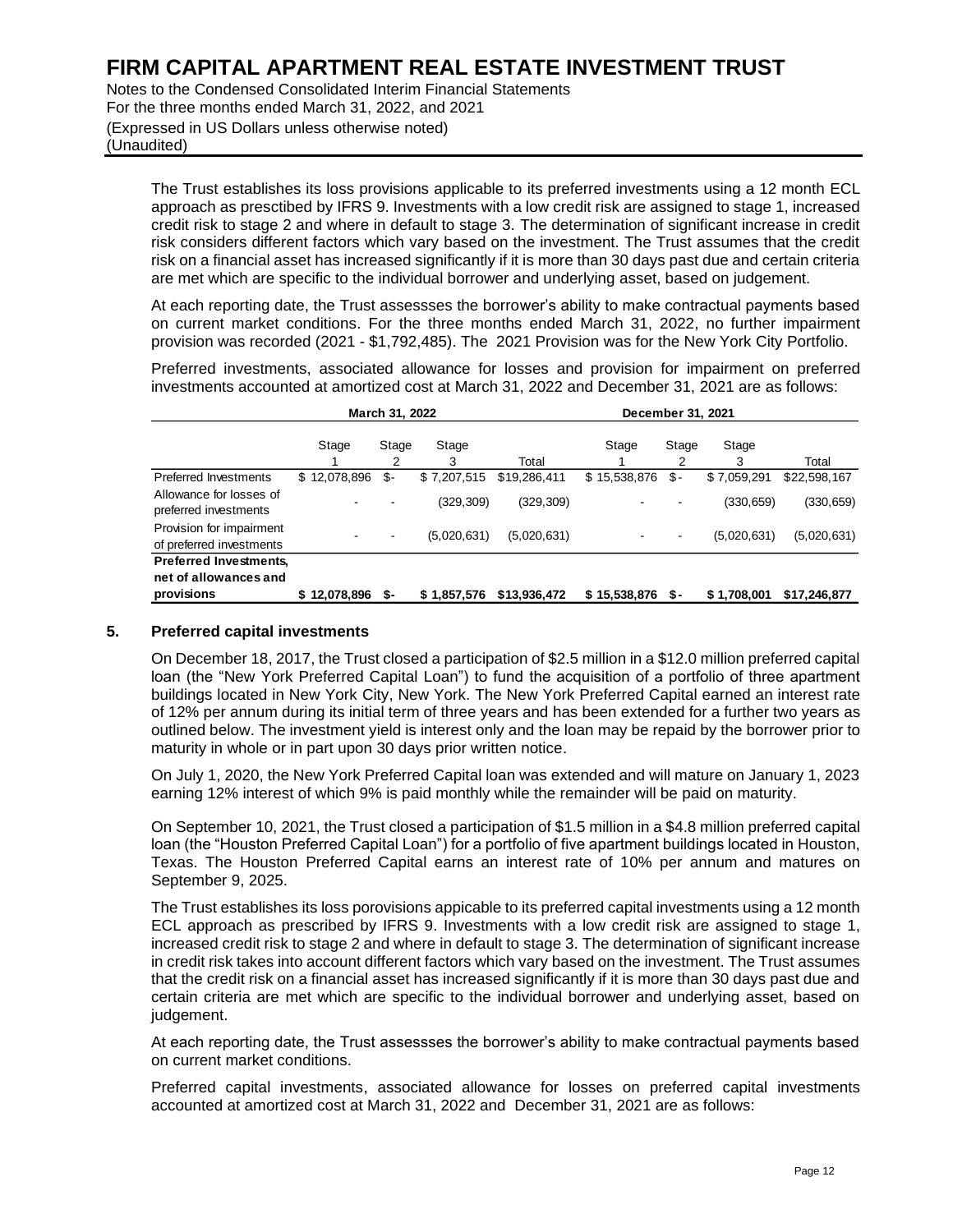Notes to the Condensed Consolidated Interim Financial Statements For the three months ended March 31, 2022, and 2021 (Expressed in US Dollars unless otherwise noted) (Unaudited)

|                                                                                 | March 31, 2022  |            |               |               | December 31, 2021 |            |               |               |  |  |  |
|---------------------------------------------------------------------------------|-----------------|------------|---------------|---------------|-------------------|------------|---------------|---------------|--|--|--|
|                                                                                 | Stage           | Stage<br>2 | Stage<br>3    | Total         | Stage             | Stage<br>2 | Stage<br>3    | Total         |  |  |  |
| <b>Preferred Capital</b><br>Investments<br>Allowance for losses of              | \$<br>1,476,296 | \$-        | \$3,037,087   | \$4,513,383   | \$<br>1,468,900   | \$-        | \$2,868,428   | \$4,337,329   |  |  |  |
| preferred capital<br>investments                                                |                 |            | (374, 625)    | (374, 625)    |                   |            | (275, 718)    | (275, 718)    |  |  |  |
| Provision for impairment<br>on preferred capital<br>investments                 |                 |            | (1, 296, 668) | (1, 296, 668) |                   |            | (1, 296, 668) | (1, 296, 668) |  |  |  |
| <b>Preferred Capital</b><br>Investments, net of<br>allowances and<br>provisions | \$<br>1.476.296 | -S         | \$1,365,794   | \$2,842,090   | \$<br>1,468,900   | - S        | \$1,296,042   | \$2,764,943   |  |  |  |

#### **6. Convertible debentures payable**

On August 8, 2019, the Trust closed a \$13.7 million (CAD \$18.1 million based on the Bank of Canada daily noon rate of exchange \$1.3257), 6.25% convertible unsecured subordinated debenture (the "Convertible Debenture") offering. On August 13, 2019, the Trust closed an additional \$1.0 million (CAD \$1.3 million based on the Bank of Canada daily noon rate of exchange of \$1.3236) of the Convertible Debenture. The Convertible Debenture is due on June 30, 2026. The convertible debentures had a conversion feature which expired on August 7, 2021. No warrants associated with the debenture were issued.

On June 14, 2021, the Trust received approval from the TSXV to commence a Normal Course Issuer Bid ("NCIB") to purchase up to CAD\$1,936,700 principal amount of the Convertible Debentures being equal to 10% of the public float. The NCIB commenced on June 16, 2021, and will end on the earlier of June 15, 2022, or at such time as the NCIB has been completed. For the three months ended March 31, 2022 and for the year ended December 31, 2021, no convertible debentures were purchased by the Trust.

#### **7. Mortgages payable and bank indebtedness**

*(a) Mortgages payable* 

|                                                     | March 31,<br>2022 | December 31, | 2021           |
|-----------------------------------------------------|-------------------|--------------|----------------|
| Mortgages payable                                   | 52,698,071        | \$.          | 30,737,709     |
| Less: Current Portion                               | (33,587,139)      |              | (11, 512, 345) |
| Less: Unamortized Financing Costs                   | (122, 207)        |              | (116, 750)     |
| Add: Market to Market on Assumed Mortgages (note 3) | 346,082           |              |                |
|                                                     | 19,334,807        |              | 19,108,614     |

As at March 31, 2022, the Trust had mortgages payable secured by the multi-family properties of \$52,921,946 (including the current portion and net of unamortized financing costs and mark to market on assumed mortgages) (December 31, 2021 - \$30,620,959) which bear interest at a weighted average interest rate of 4.28% (December 31, 2021 - 4.13%) per annum, and have maturity dates ranging between October 2022 and March 2038.

On June 7, 2021, the Trust assumed mortgages with a fair value of \$13.5 million (Note 3), as a result of the acquisition New Jersey Portfolio, which bear interest at 3.83% per annum, and mature on March 1, 2038.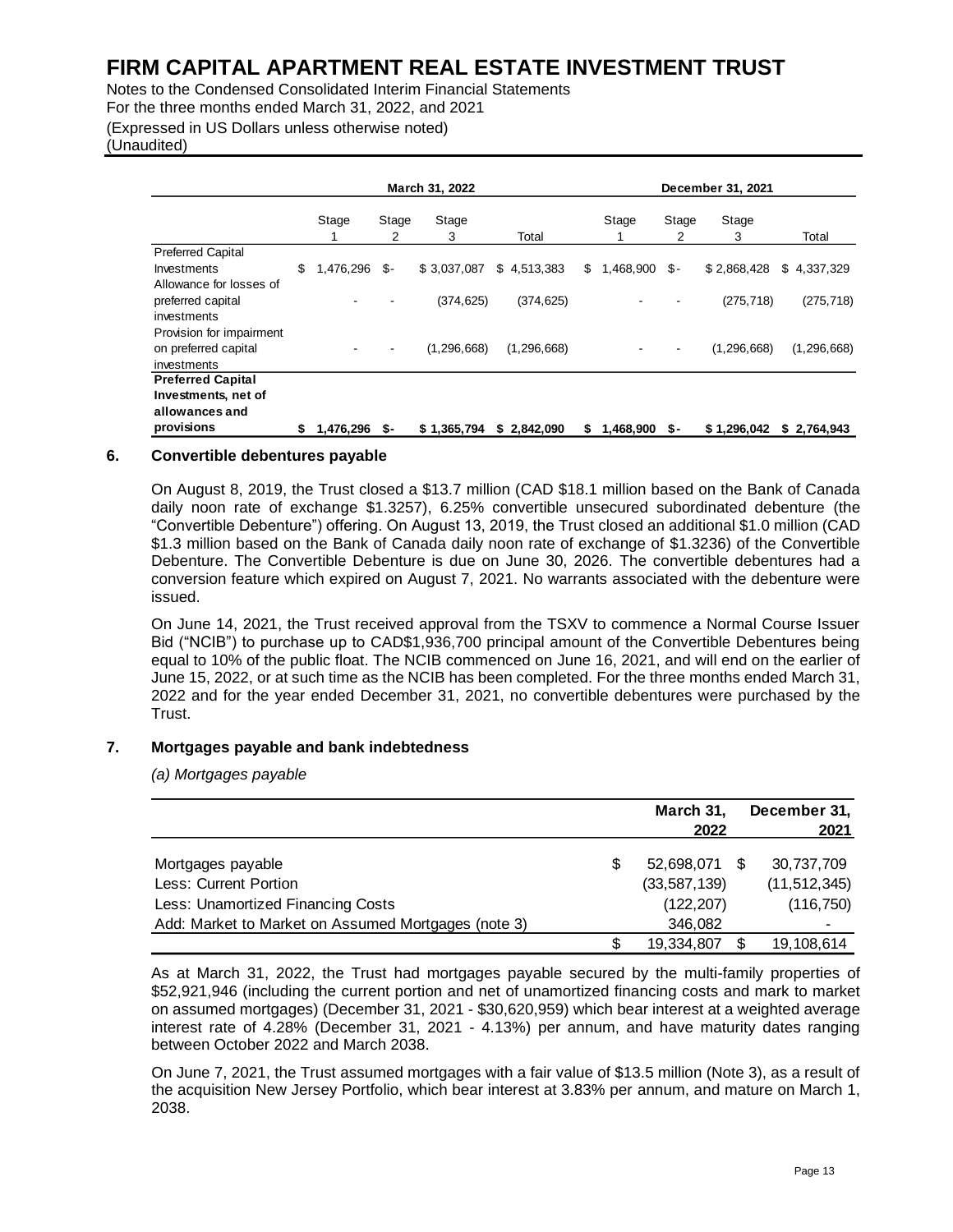Notes to the Condensed Consolidated Interim Financial Statements For the three months ended March 31, 2022, and 2021 (Expressed in US Dollars unless otherwise noted) (Unaudited)

On February 8, 2022, the Trust assumed mortgages with a fair value of \$22.6 million (Note 3), as a result of the acquisition Houston, TX Portfolio, which bear interest at 4.49% per annum, and mature on January 31, 2023.

The following annual payments of principal and interest are required in respect of these mortgages:

|            | <b>Principal</b> | Interest  | Total      |
|------------|------------------|-----------|------------|
| 2022       | 11,413,584       | 1,752,246 | 13,165,829 |
| 2023       | 28,510,674       | 717.587   | 29,228,261 |
| 2024       | 324.672          | 495,810   | 820,482    |
| 2025       | 338,813          | 482.620   | 821.434    |
| Thereafter | 12,110,327       | 4,753,665 | 16,863,992 |
| Total      | 52,698,071       | 8,201,927 | 60,899,997 |

#### *(b) Bank indebtedness*

The Trust has entered into a revolving operating facility with a Canadian Charted Bank (the "Bank") which is secured by certain Properties of the Trust. The total amount available under the facility is \$2 million. The interest rate is calculated using the secured overnight interest rate ("SOFR") plus a spread. Amounts drawn under this facility as of March 31, 2022 was \$0.9 million (December 31, 2021 - \$nil).

#### **8. Changes in debt**

The following table sets out an analysis of the movements in net debt during 2022 and 2021:

|                                               |              | <b>Bank</b>   |                  |    | <b>Convertible</b> |
|-----------------------------------------------|--------------|---------------|------------------|----|--------------------|
|                                               | <b>Notes</b> | Indebtedness  | <b>Mortgages</b> |    | <b>Debentures</b>  |
| As at December 31, 2020                       |              | \$            | \$17,573,175     |    | \$12,169,023       |
| Repayments                                    |              |               | (94, 942)        |    |                    |
| Finance cost amortization                     | $7(a)$ , 13  |               | 11,499           |    |                    |
| Change in fair value of convertible debenture | 6            |               |                  |    | 2,374,126          |
| Foreign exchange loss/(gain)                  | 14           |               |                  |    | 168,070            |
| As at March 31, 2021                          |              | \$            | \$17,489,731     | \$ | 14,711,219         |
| Assumed mortgages                             | 3,7          |               | 13,533,056       |    |                    |
| Repayments                                    |              |               | (501, 284)       |    |                    |
| Finance cost amortization                     | $7(a)$ , 13  |               | 99,455           |    |                    |
| Change in fair value of convertible debenture | 6            |               |                  |    | 521,192            |
| Foreign exchange loss                         | 14           |               |                  |    | (153,122)          |
| As at December 31, 2021                       |              | \$<br>٠       | \$30,620,959     | \$ | 15,079,288         |
| Debt assumed                                  | 3,7(a)       |               | 22,534,391       |    |                    |
| Advances                                      | 7(b)         | 850,000       |                  |    |                    |
| Repayments                                    |              |               | (169,090)        |    |                    |
| Finance cost amortization                     | 7(a), 13     |               | 22,206           |    |                    |
| Mark to market of assumed mortgages           | 7(a), 13     |               | (86, 520)        |    |                    |
| Change in fair value of convertible debenture | 6            |               |                  |    | 227,912            |
| Foreign exchange loss                         | 14           |               |                  |    | 268,159            |
| As at March 31, 2022                          |              | \$<br>850,000 | \$52,921,946     | S  | 15,575,357         |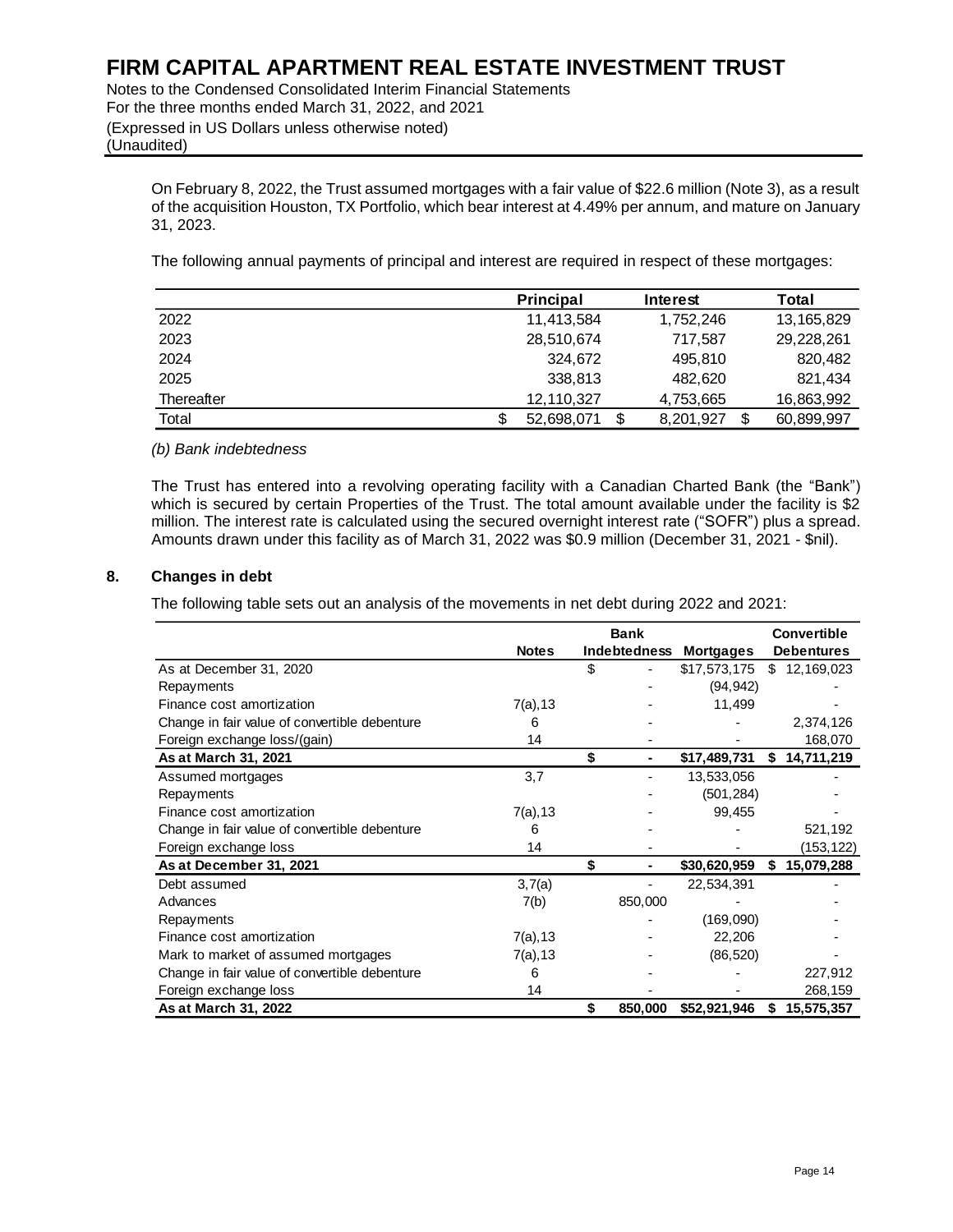Notes to the Condensed Consolidated Interim Financial Statements For the three months ended March 31, 2022, and 2021 (Expressed in US Dollars unless otherwise noted) (Unaudited)

#### **9. Unitholders' Equity**

#### *(a) Trust Units*

In accordance with the Declaration of Trust, the Trust may issue an unlimited number of Trust Units and Class B Units. The Board of Trustees of the Trust has discretion with respect to the timing and amount of distributions.

#### *Trust Units and Class B Units*

No Trust Unit or Class B Unit will have any preference or priority over another. Each Trust Unit or Class B Unit represents a Unitholder's proportionate, undivided beneficial ownership interest in the Trust and confers the right to one vote at any meeting of Unitholders and to participate pro rata in any distributions by the Trust.

#### *Conversion of Class B Units*

Each Class B Unit is convertible at any time, at the option of the holder thereof and/or the Trust, into a Trust Unit, on the basis of one Trust Unit for each Class B Unit so converted. Notice of conversion of Class B Units will be given to and by each holder of Class B Units to be converted by the Trust not less than 30 and not more than 60 days prior to the date fixed for conversion.

#### *Redemption of Trust Units and Class B Units at Option of Holder*

Trust Units or Class B Units are redeemable at any time on demand by the holders by way of a redemption notice. Upon receipt of the redemption notice by the Trust, all rights to and under the Trust Units or Class B Units tendered for redemption shall be surrendered and the holder thereof will be entitled to receive a price per Trust Unit or Class B Unit (the "**Redemption Price**") equal to:

- (i) in respect of the Trust Units, the lesser of: (1) 90% of the Market Price (as such term is hereinafter defined) of the Trust Units calculated on the date (the "**Redemption Date**") on which the Trust Units were surrendered for redemption; and (2) 100% of the Closing Market Price (as such term is hereinafter defined) on the principal market on which the Trust Units are listed for trading, on the Redemption Date; and
- (ii) in respect of the Class B Units, the Designated Percentage (as such term is hereinafter defined) of the Net Asset Value per Trust Unit and Class B Unit (as such term is hereinafter defined) calculated at the Valuation Time immediately preceding the date (the "**Class B Redemption Date**") on which the Class B Units were surrendered for redemption.

For purposes of this calculation, the "**Market Price**" as at a specified date will be:

- (i) an amount equal to the weighted average trading price of a Trust Unit on the principal exchange or market on which the Trust Units are listed or quoted for trading during the period of 10 consecutive trading days ending on such date;
- ii) an amount equal to the weighted average of the Closing Market Prices of a Trust Unit on the principal exchange or market on which the Trust Units are listed or quoted for trading during the period of 10 consecutive trading days ending on such date, if the applicable exchange or market does not provide information necessary to compute a weighted average trading price; or
- (iii) if there was trading on the applicable exchange or market for fewer than five of the 10 trading days, an amount equal to the simple average of the following prices established for each of the 10 consecutive trading days ending on such date: the simple average of the last bid and last asking price of the Trust Units for each day on which there was no trading; the closing price of the Trust Units for each day that there was trading if the exchange or market provides a closing price; and the simple average of the highest and lowest prices of the Trust Units for each day that there was trading, if the market provides only the highest and lowest prices of Trust Units traded on a particular day.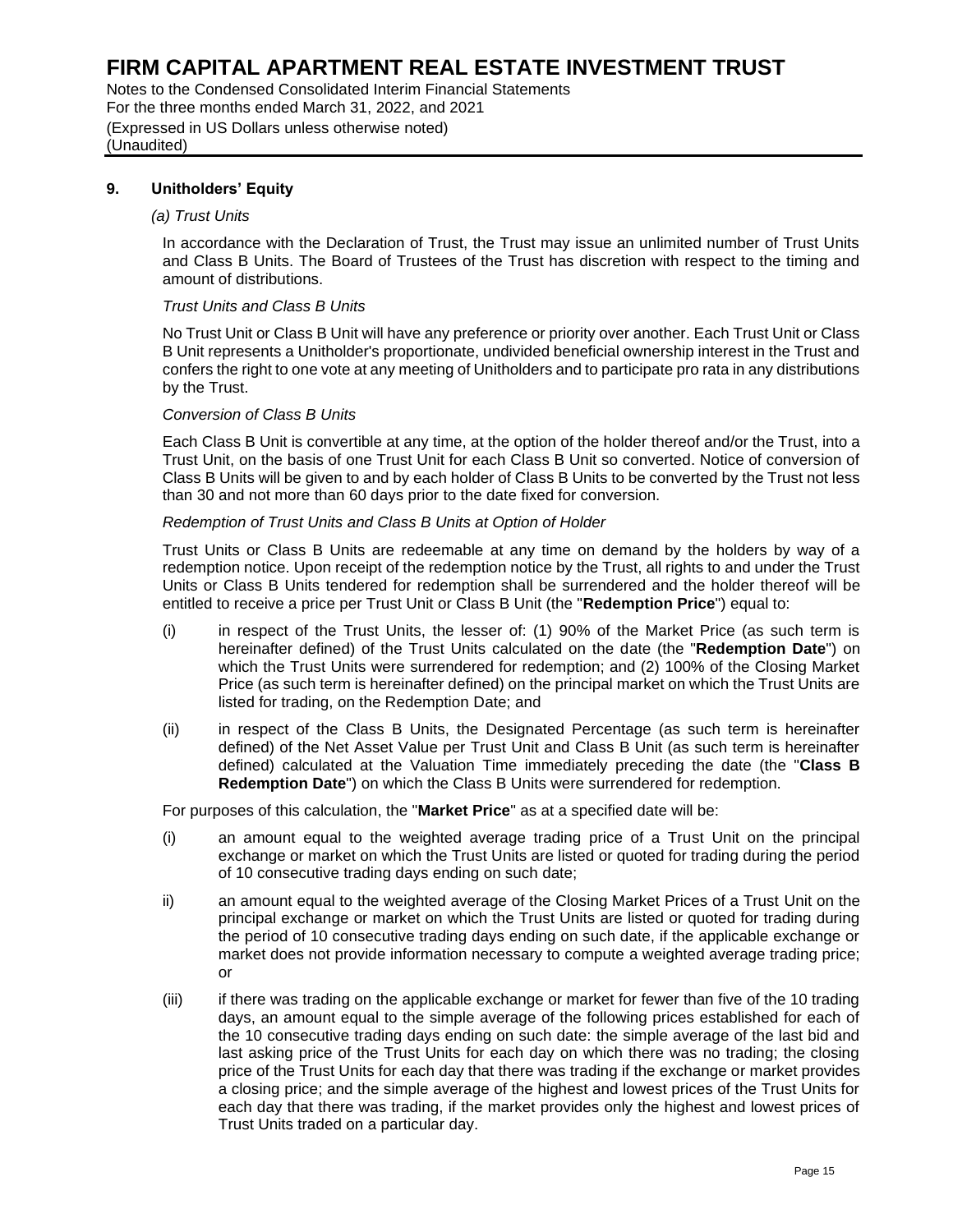Notes to the Condensed Consolidated Interim Financial Statements For the three months ended March 31, 2022, and 2021 (Expressed in US Dollars unless otherwise noted) (Unaudited)

> The "**Closing Market Price**" of a Trust Unit for the purpose of the foregoing calculations, as at any date will be:

- (i) an amount equal to the weighted average trading price of a Trust Unit on the principal exchange or market on which the Trust Units are listed or quoted for trading on the specified date and the principal exchange or market provides information necessary to compute a weighted average trading price of the Trust Units on the specified date;
- (ii) an amount equal to the closing price of a Trust Unit on the principal market or exchange if there was a trade on the specified date and the principal exchange or market provides only a closing price of the Trust Units on the specified date;
- (iii) an amount equal to the simple average of the highest and lowest prices of the Trust Units on
- (iv) the principal market or exchange, if there was trading on the specified date and the principal exchange or market provides only the highest and lowest trading prices of the Trust Units on the specified date; or
- (v) the simple average of the last bid and last asking prices of the Trust Units on the principal market or exchange, if there was no trading on the specified date.

Further, for the purposes of the foregoing, "Net Asset Value of the Trust" as at a specified date means the total value of Trust's assets less the total of the Trust's liabilities, in each case, as at such date and in accordance with the applicable provisions of the Declaration of Trust, and "Net Asset Value per Trust Unit and Class B Unit" as at a specified date will be an amount equal to the Net Asset Value of the Trust on such date, divided by the number of issued and outstanding Trust Unit and Class B Units on such date. The Net Asset Value of the Trust and Net Asset Value per Trust Unit and Class B Unit shall be determined as of the Valuation Time on each Valuation Date.

The aggregate Redemption Price payable by the Trust in respect of any Trust Unit or Class B Unit surrendered for redemption during any calendar month within 30 days after the end of the calendar month in which the Trust Units or Class B Units were tendered for redemption, provided that the entitlement of Unitholders to receive cash upon the redemption of their Trust Units or Class B Units is subject to the limitations that: (i) the total amount payable by the Trust in respect of such Trust Unit or Class B Unit and all other Trust Unit or Class B Units tendered for redemption in the same calendar month must not exceed \$50,000 (provided that such limitation may be waived at the discretion of the Trustees); (ii) in respect of the Trust Units only, on the date such Trust Unit or Class B Units are tendered for redemption, the outstanding Trust Units must be listed for trading or quoted on any stock exchange or market which the Trustees consider, in their sole discretion, provides representative fair market value prices for the Units; (iii) in respect of the Trust Units only, the normal trading of Trust Units is not suspended or halted on any stock exchange on which the Trust Units are listed (or, if not listed on a stock exchange, in any market where the Trust Units are quoted for trading) on the Redemption Date or for more than five trading days during the 10-day trading period commencing immediately before the Redemption Date; and (iv) in respect of the Trust Units only, the redemption of the Trust Units must not result in the delisting of the Trust Units from the principal stock exchange on which the Trust Units are listed.

#### *Redemption of Class B Units at Option of Trust*

The Trust will be entitled to redeem at any time or from time to time at the demand of the Trust and upon giving notice, all or any part of the Class B Units by payment of an amount in cash for each Class B Unit so redeemed (the "**Trust Redemption Price**") of the Net Asset Value per Trust Unit and Class B Unit calculated at the Valuation Time immediately preceding the Trust Redemption Date. Notice of redemption of Class B Units will be given to each holder of Class B Units to be redeemed by the Trust not less than 30 and not more than 60 days prior to the date fixed for redemption or conversion, as applicable.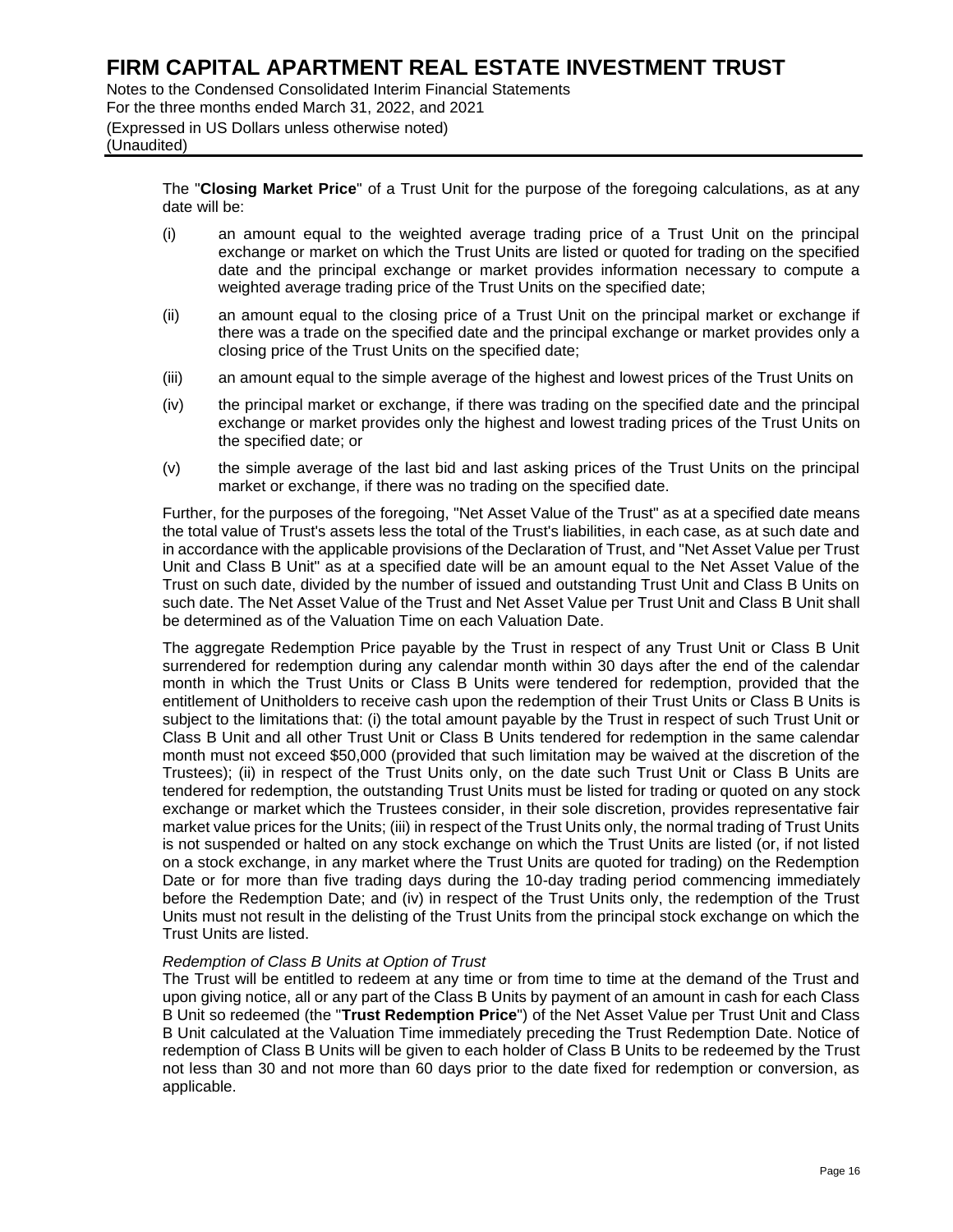Notes to the Condensed Consolidated Interim Financial Statements For the three months ended March 31, 2022, and 2021 (Expressed in US Dollars unless otherwise noted) (Unaudited)

Trust Units as at March 31, 2022 are as follows:

|                                 |              | Number of |  |            |
|---------------------------------|--------------|-----------|--|------------|
|                                 | <b>Notes</b> | Value     |  |            |
| Balance at December 31, 2020    |              | 7,714,675 |  | 91,020,206 |
| Less: Normal Course Issuer Bid  | 9(a)(i)      | (110.300) |  | (798,469)  |
| Balance March 31, 2021 and 2022 |              | 7.604.375 |  | 90,221,737 |

*(i)* On June 14, 2021, the Trust received approval from the TSXV to commence a NCIB to purchase up to 619,750 of Trust Units, being equal to 10% of the public float. The NCIB commenced on June 16, 2021 and will end on the earlier of June 15, 2022, or at such time as the NCIB has been completed. For the year ended December 31, 2021, 110,300 Trust Units were repurchased for a total gross cost of \$0.8 million at a weighted average cost of \$7.23 per Trust Unit. In 2022, no units were repurchased.

#### *(b) Distribution Reinvestment Plan ("DRIP")*

The Trust has implemented a dividend reinvestment plan (the "**DRIP**") and a unit purchase plan (the "**Purchase Plan**" and collectively with the DRIP, the "**Plans**"), each offered to holders of trust units resident in Canada and administered by TSX Trust Company (the "**Agent**"). The Plans enable Unitholders to increase their investment in the Trust by receiving distribution payments and/or optional cash payments in the form of Trust Units. Pursuant to the Plans, holders of Trust Units may elect to: (a) have all cash distributions of the Trust automatically reinvested in additional Trust Units at the Average Market Price and (b) purchase Trust Units by contributing optional cash payments to the Trust, which will be invested for additional Trust Units at the Average Market Price.

If the Average Market Price is less than US\$8.10, (the "**Reference Price**"), the Agent shall use such funds to purchase, at a cost less than the Reference Price, additional Trust Units for the participants through the facilities of the TSXV for a period of five (5) trading days following the relevant distribution date. To the extent the Agent is unable to purchase additional Trust Units at a cost less than the Reference Price because Trust Units are not offered or are offered at prices which, after payment of brokerage fees or commissions, would result in a cost at or exceeding the Reference Price, then the remaining funds will be applied to the purchase of Trust Units from the treasury of the Trust at the Reference Price. If the Average Market Price is equal to or more than the Reference Price, the funds will be applied to the purchase of Trust Units from the treasury of the Trust at the Average Market Price.

A minimum purchase of \$3,000 on the last business day of each calendar quarter (a "**Quarterly Purchase Date**") and maximum purchases of up to \$12,000 per year (payable in one lump sum or from time to time on a Quarterly Purchase Date) are permitted under the Plans. The aggregate number of Trust Units that may be issued under the Plans may not exceed in each year 2% of the number (at the commencement of the fiscal year of the Trust) of the outstanding Trust Units.

During 2022 and 2021, no Trust Units were issued under DRIP.

#### *(c) Unit Based Liabilities*

The Trust's unit-based liabilities as at March 31, 2022 consists of the following:

|                                     |              | March 31.                | December 31, |
|-------------------------------------|--------------|--------------------------|--------------|
| <b>Unit Based Liabilities</b>       | <b>Notes</b> | 2022                     | 2021         |
| Deferred Trust Units                | 9(d)         | 36.455 \$                | 37.973       |
| Warrants                            | 9(e)         | $\overline{\phantom{0}}$ | 29           |
| Options                             | 9(f)         | 562.217                  | 610,985      |
| <b>Total Unit Based Liabilities</b> |              | 598.672                  | 648,987      |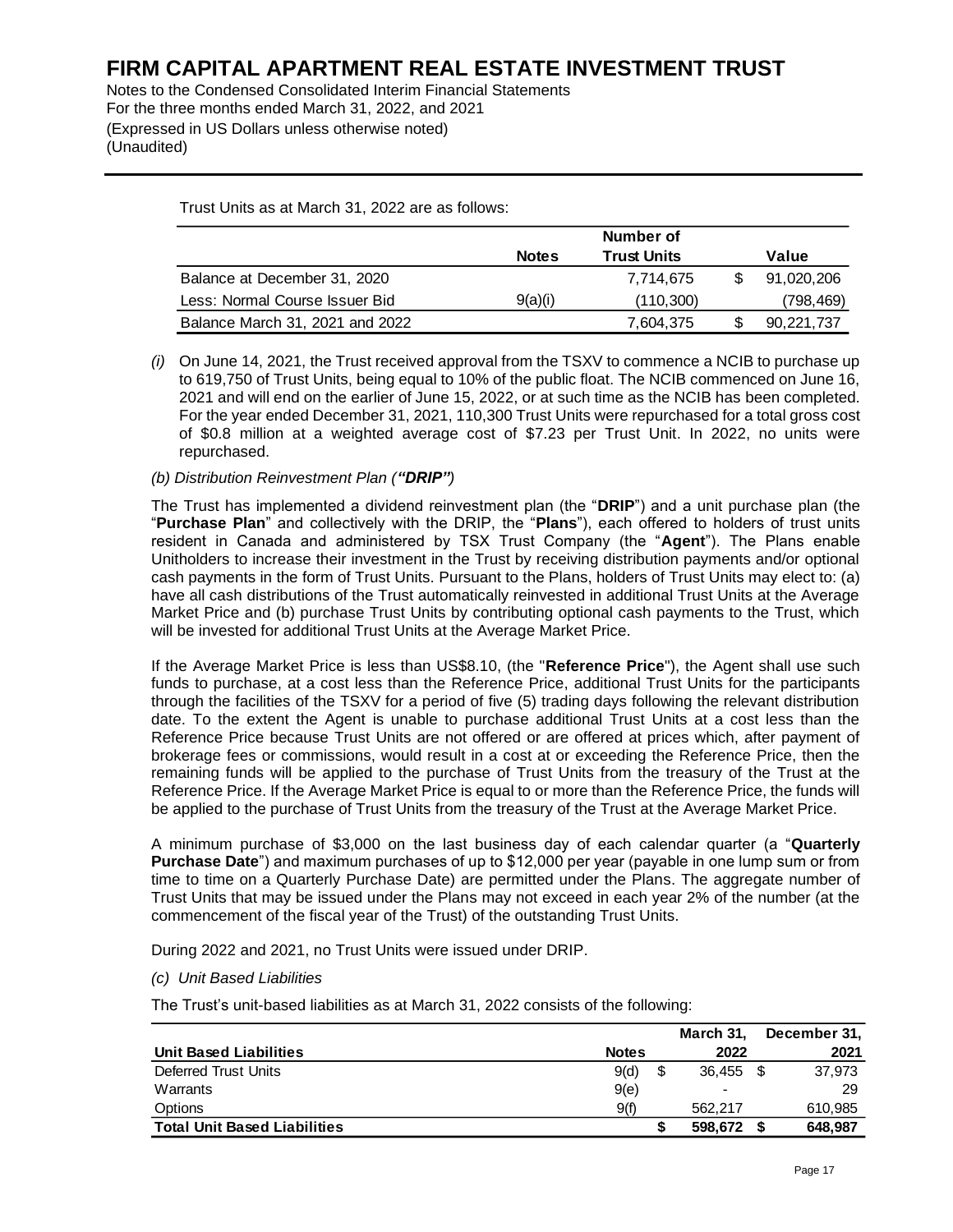Notes to the Condensed Consolidated Interim Financial Statements For the three months ended March 31, 2022, and 2021 (Expressed in US Dollars unless otherwise noted) (Unaudited)

#### *(d) Deferred Trust Units*

 On March 31, 2015, the Trust adopted a Deferred Trust Unit ("DTU") plan. Under the terms of the plan, any units issued must be issued at a unit price which is a minimum of the volume weighted average trading price of the units on the TSXV for the five days trading immediately preceding the date on which DTUs are granted. Distributions equivalents are awarded in respect of DTU holders on the same basis as unitholders and credited to the DTU holders account as additional DTUs. The maximum DTUs which may be awarded under the DTU plan shall not exceed 10% of the issued and outstanding units. The DTU plan is designed such that the board may elect to pay out the DTUs in either cash or common units of the Trust. As at March 31, 2022, the outstanding liability was \$0.03 million. For the three months ended March 31, 2022, the recovery under the DTU plan was \$0.002 million.

#### *(e) Warrants*

During the three months ended March 31, 2022, the remaining warrants expired.

#### *(f) Options*

The Trust has a 10% rolling incentive stock option plan which provides for the issuance of incentive stock options to directors, management, employees and consultants of the Trust.

On March 16, 2021, the Trust granted options to certain trustees, officers and management of the Trust to purchase a total 119,500 Trust Units. 49,300 of the options have an exercise price of \$7.50 per Trust Unit and 70,200 of the options have an exercise price of \$8.30 per Trust Unit. 109,667 options granted have vested and the remaining 9,833 options will vest on March 16, 2023. The options expire on March 16, 2031.

The Trust had the following options outstanding and exercisable on March 31, 2022:

|                                |                |   | Weighted          |                      |                           |
|--------------------------------|----------------|---|-------------------|----------------------|---------------------------|
|                                | Number of      |   | average           | <b>Fair Value of</b> |                           |
| <b>Issuance Date</b>           | <b>Options</b> |   | exercise price    | <b>Options</b>       | <b>Expiry Date</b>        |
| August 17, 2017                | 340.738        | S | 7.50 <sup>°</sup> |                      | 296,007 August 17, 2027   |
| November 19, 2018              | 192.900        |   | 8.30              |                      | 154,281 November 19, 2028 |
| March 16, 2021                 | 49.300         |   | 7.50              |                      | 49.674 March 16, 2031     |
| March 16, 2021                 | 70,200         |   | 8.30              |                      | 62,255 March 16, 2031     |
| <b>Total/ Weighted Average</b> | 653,138        |   | 7.82              | 562.217              |                           |

The fair value of options was calculated using the Black Scholes model. The following assumptions were used:

|                                       |   | March 31,     | December 31,  |
|---------------------------------------|---|---------------|---------------|
| <b>Option Assumptions</b>             |   | 2022          | 2021          |
| <b>Stock Price</b>                    | S | 6.25          | 6.51          |
| <b>Exercise Price</b>                 |   | \$7.50-\$8.30 | \$7.50-\$8.30 |
| <b>Expected Life in Years</b>         |   | 5.38-8.96     | 5.63-9.21     |
| <b>Annualized Volatility</b>          |   | 30.00%        | 30.00%        |
| Annual Rate of Monthly Dividends      | S | 0.24          | 0.24          |
| Discount Rate - Bond Equivalent Yield |   | 1.67%         | 0.81%         |

For the three months ended March 31, 2022, the recovery for the options was \$0.048 million.

#### *(g) Distributions*

For the three months ended March 31, 2022, the Trust declared distributions of \$0.059 per Trust Unit resulting in total distributions of \$448,658 (March 31, 2021 - \$455,166). As at March 31, 2022, the Trust accrued \$448,658, which is included in its accounts payable and accrued liabilities (March 31, 2021 - \$455,166).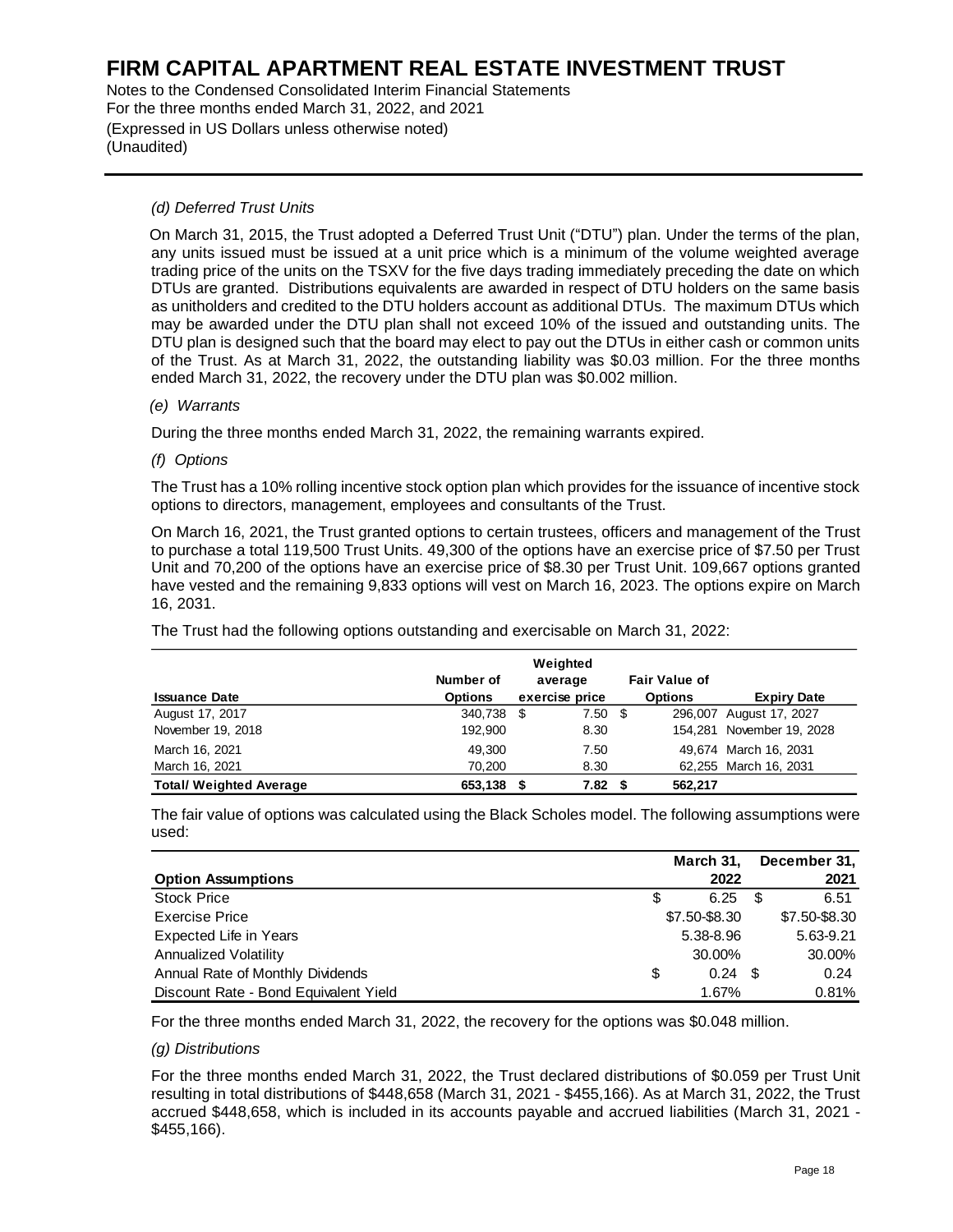Notes to the Condensed Consolidated Interim Financial Statements For the three months ended March 31, 2022, and 2021 (Expressed in US Dollars unless otherwise noted) (Unaudited)

#### **10. Risks**

#### *Risk management*

In the normal course of its business, the Trust is exposed to a number of financial risks that can affect its operating performance. These risks, and the actions taken to manage them, are as noted below.

#### *Market risk*

Market risk is the risk that the fair value of the future cash flows of a financial instrument will fluctuate because of changes in the market prices and includes foreign currency and interest rate risk.

#### *Foreign currency risk*

The Trust's operations are based principally in the United States of America, but it has exposure to foreign exchange risk from the \$CAD. Foreign exchange risk arises from the recognized financial assets and liabilities denominated in \$CAD. As a result of the convertible debenture offering as further described in note 6 of these condensed consolidated interim financial statements, the Trust has additional exposure to foreign currency risk as the cash proceeds and interest payments of the debenture are in \$CAD while it invests the net proceeds from the convertible debenture offering in \$USD. The Trust monitors the foreign currency market closely to mitigate these risks. The following \$CAD amounts are presented in \$USD to demonstrate the effects of changes in foreign exchange rates:

|                                             | <b>CAD</b>   |
|---------------------------------------------|--------------|
|                                             |              |
| Cash, Other Assets                          | 299,558      |
| <b>Total Liabilities</b>                    | (19,889,582) |
| Total                                       | (19,590,024) |
| Effect of $+/-$ 10% change in exchange rate | (1,959,002)  |

#### *Interest rate risk*

The Trust is subject to cash flow interest rate risk due to fluctuations in the prevailing levels of market interest rates. As all mortgages, loans and notes payable bear interest at fixed rates, interest rate risk is limited to potential decreases in the interest rate offered on cash held with chartered Canadian and American financial institutions. The risk also exists of a change in interest rates when the Trust is required to renew its debt. The Trust's objective of managing interest rate risk is to minimize the volatility of earnings. Interest rate risk has been minimized as mortgages have been financed at fixed interest rates. As a result of debt not being subject to floating interest rates, changes in prevailing interest rates would not be expected to have a material impact on profit or loss.

#### *Credit risk*

Credit risk refers to the risk that a tenant, counterparty and/or preferred equity borrower will default on its contractual obligations resulting in financial loss to the Trust. Financial instruments which are potentially subject to credit risk for the Trust consists primarily of non-payment of accounts receivable. The Trust mitigates this risk by monitoring the credit worthiness of its tenants and borrowers. To ensure that tenants continue to meet their credit terms, the financial viability of tenants is kept under review. Credit risk, or the risk of a counterparty or preferred equity borrower defaulting, is controlled by the application of credit approvals, limits and monitoring procedures. Where appropriate, the Trust obtains collateral as security. Cash, Other Assets<br>
Total Liabilities<br>
(9.88 Cash Coverage in exchange rate<br>
(9.8885,692)<br>
Effect of  $+\sqrt{10\%}$  change in exchange rate<br>
(9.989,692)<br>
Interest rate risk<br>
The Trust is subject to cash flow interest rate risk

The credit risk on cash is limited because the counterparties are banks with high credit ratings assigned by international credit rating agencies. The carrying amount of financial assets recorded in the consolidated financial statements, net of any expected credit losses, represents the Trust's maximum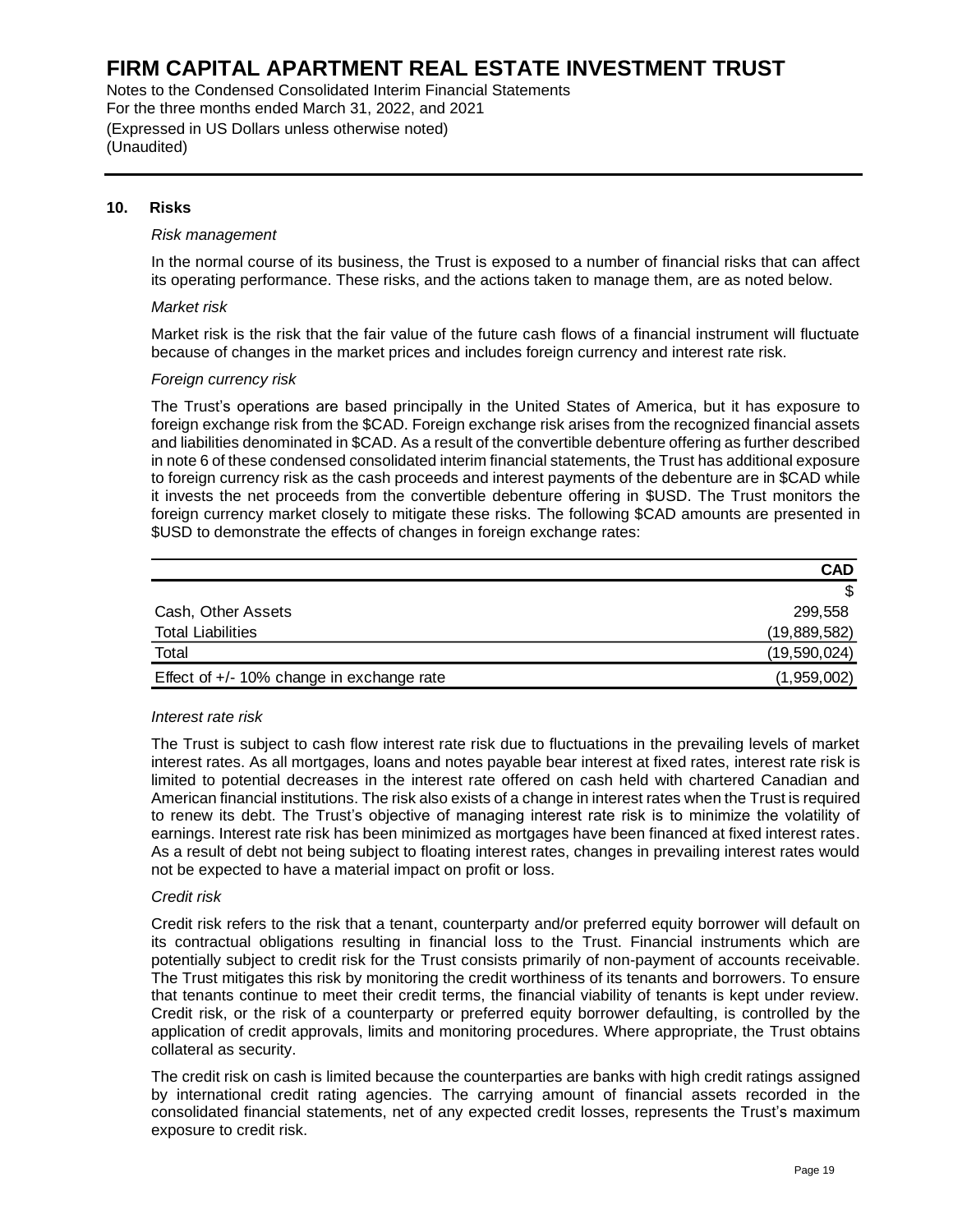Notes to the Condensed Consolidated Interim Financial Statements For the three months ended March 31, 2022, and 2021 (Expressed in US Dollars unless otherwise noted) (Unaudited)

#### *Financing Risk*

The Trust is subject to the risks associated with debt financing, including the risk that the convertible debentures and mortgages secured by the properties will not be able to be refinanced or that the terms of such refinancing will not be as favorable as the terms of existing indebtedness. To the extent that interest rates rise there may be a material adverse effect on the Trust's business, cash flows, financial condition, and results of operations. The mortgages for the Florida portfolio mature during 2022 and the Trust is actively sourcing refinancing in the debt markets.

#### *Liquidity risk*

Liquidity risk is the risk that the Trust may not be able to generate sufficient cash resources to settle its obligations as they fall due. The Trust's strategy is to satisfy its liquidity needs using cash on hand, cash flows generated from operating activities, cash flow provided by financing activities, and divestitures of non-current assets. The mortgages for the Florida portfolio mature during 2022 and the Trust intends on sourcing refinancing in the debt markets.

#### *Fair value*

Fair value is the price that would be received to sell an asset or paid to transfer or settle a liability in an orderly transaction between market participants at the measurement date. The fair values of the Trust's cash and cash equivalents, restricted cash, accounts receivable, and accounts payable and accrued liabilities to approximate their carrying values due to their short-term nature.

The Trust classifies its fair value measurements in accordance with the fair value hierarchy as follows:

• Level 1 – Unadjusted quoted prices in active markets for identical assets or liabilities;

| March 31, 2022                 | Level 1            |
|--------------------------------|--------------------|
| Convertible Debentures Payable | \$15,575,357       |
|                                |                    |
| December 31, 2021              | Level <sup>4</sup> |

| <b>DODUTION VI, LULI</b>              | ---  |
|---------------------------------------|------|
| Pavable<br>Debentures<br>Convertible. | .288 |
|                                       |      |

- Level 2 Inputs other than quoted prices that are observable for the asset or liability either directly or indirectly; and
- Level 3 Inputs that are not based on observable market data.

The following table summarizes information about assets measured at fair value on a recurring basis and categorized by level of significance of the inputs used in making the measurements:

| March 31, 2022           | Level 3       |
|--------------------------|---------------|
| Investment properties    | \$111,681,504 |
|                          |               |
| <b>December 31, 2021</b> | Level 3       |
| Investment properties    | \$78,405,292  |

There were no transfers between levels during the three months ended March 31, 2022 and 2021.

#### **11. Capital risk management**

The capital of the Trust includes equity, which is comprised of issued unit capital and deficit. The Trust's objective when managing its capital is to safeguard the ability to continue as a going concern in order to provide returns for its unitholders, and other stakeholders and to maintain a strong capital base to support the Trust's core activities, which are the acquisition, ownership, management and rental of residential real estate properties as discussed in note 1 of these condensed consolidated interim financial statements.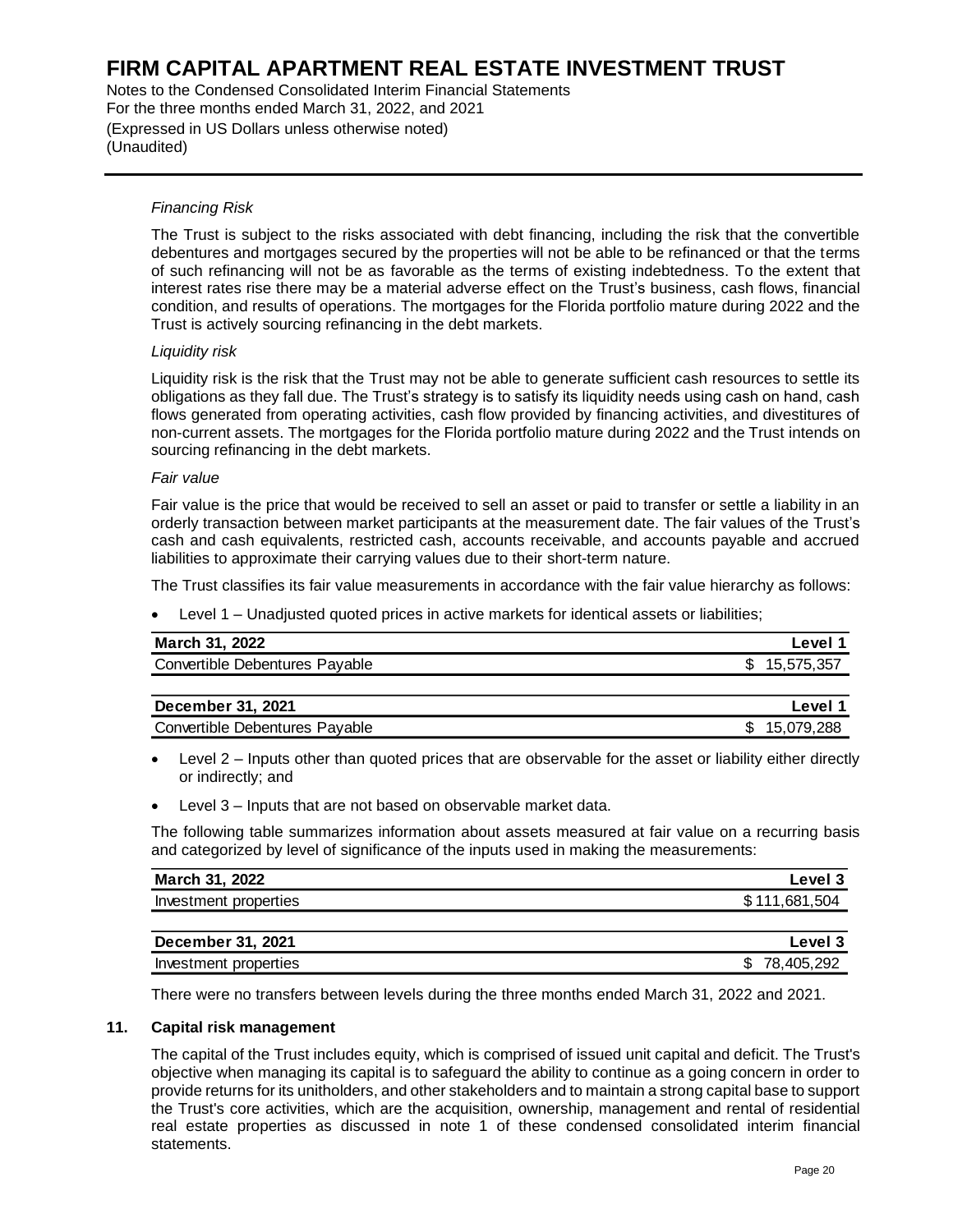Notes to the Condensed Consolidated Interim Financial Statements For the three months ended March 31, 2022, and 2021 (Expressed in US Dollars unless otherwise noted) (Unaudited)

Although the Trust is not subject to any formal covenants, there are certain restrictions under the different debts and mortgages that the Trust must target to stay in compliance. The Trust monitors these different debts and mortgages and was in compliance during the three months ended March 31, 2022.

#### **12. Related party transactions**

(i) On November 1, 2015, the Trust entered into a Management Agreement with Firm Capital Realty Partners Advisors Inc. (the "**Manager**"), an entity related to a director of the Trust. Under the terms of the Agreement, the Manager provides a number of services to the Trust, and is entitled to certain fees payable monthly, as follows:

**1. Asset Management Fee:** 0.75% of the Gross Invested Assets of the Trust,

#### **2. Acquisition Fee:**

- a. 1.0% of the first \$300 million of aggregate Gross Book Value in respect of Properties acquired in a particular year; and thereafter
- b. 0.75% of aggregate Gross Book Value in respect of Properties acquired in such year.
- **3. Performance Incentive Fees:** 15% of Adjusted Funds from Operation ("AFFO") once AFFO exceeds \$0.63 per Unit.
- **4. Placement Fees:** 0.25% of the aggregate value of all debt and equity financing arranged by the Manager.
- **5. Property Management Fees:** 
	- a. Multi-unit residential properties with 120 units or less, 4.0% of Gross Revenue collected from the property;
	- b. Multi-unit residential properties with more than 120 units. 3.5% of Gross Revenue collected from the property.
	- c. Industrial or commercial property, 4.25% of Gross Revenue are collected from the property; provided, however, that for such properties with a single tenant 3.0% of Gross Revenue collected from the property.
- **6. Commercial Leasing Fees:** 3.0% of the net rental payments for the first year of the lease, and 1.5% of the net rental payments for each year during duration of the lease; provided, however, that where a third party broker arranges for the lease of any such property that is not subject to a long-term listing agreement, the Manager shall be entitled to reduced commission equal to 50% of the foregoing amounts with respect to such property**.**
- **7. Commercial Leasing Renewal Fees:** Renewals of space leased on commercial terms (including lease renewals at the option of the tenant) which are handled exclusively by the Manager shall be subject to a 0.50% commission on the net rental payments for each year of the renewed lease. When a long-term listing agreement is in effect for leasing and marketing of space with a party other than the Manager, the Manager shall cooperate fully with the broker and the leasing fees will not be payable to the Manager.
- **8. Construction Development Property Management Fees:** Where the Manager is requested by the Trust to construct tenant improvements or to renovate same, or where the Manager is requested by the Trust to construct, modify, or re-construct improvements to, or on, the Properties (collectively, "**Capital Expenditures**"), the Manager shall receive 5.0% of the cost of such Capital Expenditures, including the cost of all permits, materials, labour, contracts, and subcontracts; provided, however, that no such fee shall be payable unless the Capital Expenditures are undertaken following a tendering or procurement process wherein the total cost of such Capital Expenditures exceed \$50,000.
- **9. Loan Servicing Fees:** 0.25% per annum on the principal amount of each Mortgage Investment (other than syndicated loans serviced by third parties). The Loan Servicing Fee will be calculated as spread interest and deducted from the first interest received on a mortgage investment. Mortgage servicing fees will be payable as to 1/12 monthly based on the receipt of interest payments from borrowers. Loan Servicing Fees will not be payable in respect of the Trust's cash balances or Non-Performing Loans held by the Trust, except that the Manager shall be entitled to retain any overnight float interest on all accounts maintained by the Manager in connection with the servicing of the Trust's Mortgage Investments. The Manager will retain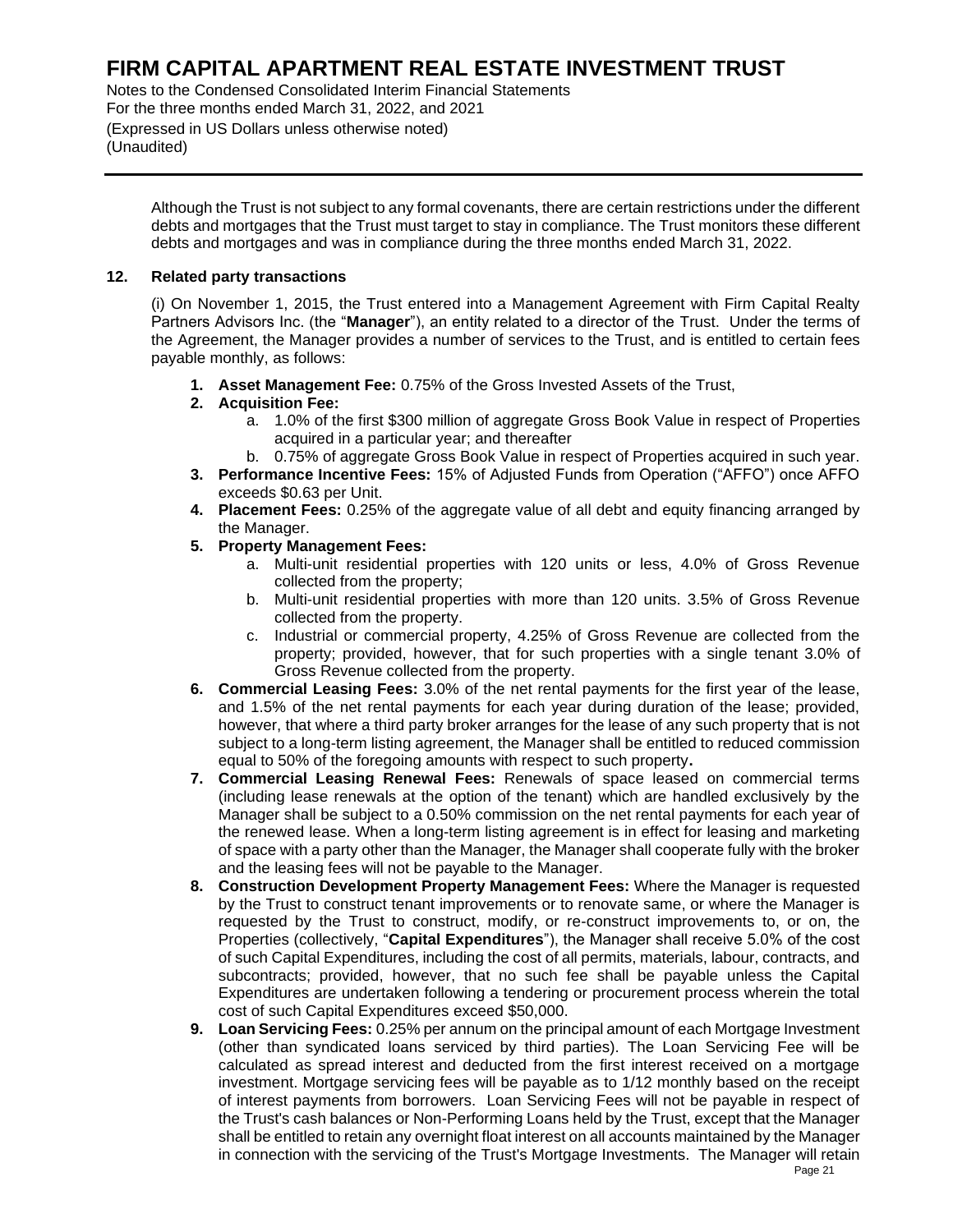Notes to the Condensed Consolidated Interim Financial Statements For the three months ended March 31, 2022, and 2021 (Expressed in US Dollars unless otherwise noted) (Unaudited)

> all overnight float interest and related loan servicing fees as charged such as advance fees, discharge statement fees, realty tax escrow account charges, late payment and dishonored payment charge fees, and all other such fees as charged by a loan servicing agent. This will only apply to the Mortgage Investments of the Trust.

- **10. Origination, Commitment & Discharge Fees and Profit Sharing Fees:** The Manager shall remit to the Trust:
	- a. 25% of all originating fees, commitment fees and renewal fees it receives from borrowers on mortgages it originates for the Trust (prorated to reflect the Trust's participation in the investment). The Manager will retain 100% of all originating fees, commitment fees, renewal fees and will remit 25% of such fees to the Trust calculated on the Trust's investment amount; and
	- b. 75% of any profit sharing, discharge fees, participation fees and profit made on discounted debt that the Mortgage Banker receives in respect of all Non-Conventional Mortgages and Special Profit Transactions it originates for the Trust (with a 8.0% annual preferential return to be given to the Trust on the Trust's investment amount prior to the Manager receiving its share of such fees). The Manager shall retain 100% of all servicing charges paid by borrowers which are not identified above, including, without limitation, discharge statement administration fees and all fees identified.
- 11. **Term and Termination:** Initial term of ten years with automatic renewal for successive five year terms. The Trust may terminate the Agreement any time after November 1, 2025 other than for cause upon the approval of two-thirds of the votes cast by unitholders at a meeting and upon 24 months prior written notice. Upon termination, the Trust shall pay to the Manager the following:
	- a. 2% of the Gross Invested Assets of the Properties and the Trust's other assets; and
	- b. any amounts which would have been earned by the Manager under the Agreement for the uncompleted portion of the term (the "**Termination Payment**").

For the three months ended March 31, 2022, asset management fees were \$345,636 (2021 - \$260,092), loan servicing fees were \$8,768 (2021 - \$20,084), acquisition fees were \$163,750 (2021 - \$nil), debt placement fees were \$27,662 (2021 - \$26,950) and property management fees were \$22,842 (2021 - \$21,116).

Asset Management fees and loan servicing fees are included in general and administrative expenses. Property management fees are included in property operating expenses. Acquisition fees and debt placement fees are capitalized to equity accounted investments. Transaction costs associated with the acquisition are capitalized to investment properties.

As at March 31, 2022, the Trust has accrued \$1,651,009 (December 31, 2021- \$1,306,022) under this Management Agreement, which is included in accounts payable and accrued liabilities.

#### **13. Property Operating, General and Administrative and Finance Expenses**

Property operating, general and administrative and finance expenses for the three months ended March 31, 2022 and 2021 are as follows:

|                                    | <b>Three Months Ended</b> |           |           |
|------------------------------------|---------------------------|-----------|-----------|
|                                    |                           | March 31, | March 31, |
| <b>Property Operating Expenses</b> |                           | 2022      | 2021      |
| <b>Property Taxes</b>              | \$                        | 386.089   | 176.560   |
| Insurance                          |                           | 121.279   | 39,667    |
| <b>Operating Expenses</b>          |                           | 684.382   | 339,433   |
| Total                              |                           | 1,191,750 | 555,660   |